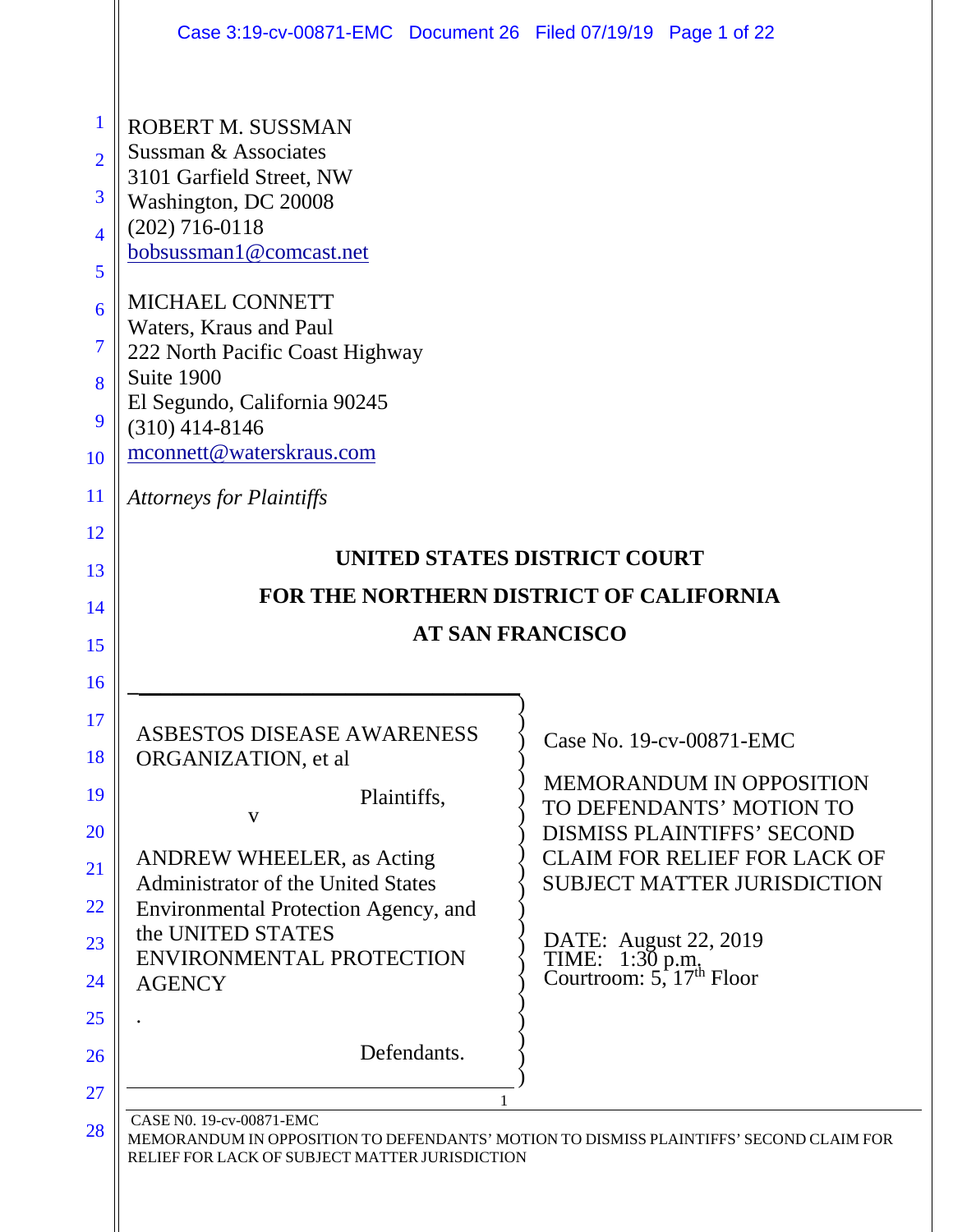#### **INTRODUCTION**

 Plaintiffs file this Memorandum in opposition to the motion of defendants Environmental Protection Agency ("EPA") and Administrator Andrew Wheeler to dismiss plaintiffs' second claim for relief for lack of subject matter jurisdiction.

 Plaintiffs are the Asbestos Disease Awareness Organization ("ADAO"), the largest independent asbestos victims' organization in the U.S., and five other nonprofit public health groups committed to combatting the dire threat of cancer and serious disease that asbestos poses to the US population. Asbestos kills nearly 40,000 Americans annually and its importation and use are largely uncontrolled under US law.

EPA is now evaluating the risks of asbestos under section 6 of the Toxic Substances Control Act ("TSCA") but plaintiffs are concerned that EPA lacks the information on the importation and use of asbestos necessary to reach sound conclusions about its dangers to public health. Plaintiffs filed this suit after EPA denied their September 2018 petition under TSCA section 21 seeking the initiation of rulemaking under TSCA section 8(a) to obtain the information necessary for a sound risk evaluation. The rule requested in the petition would require importers, manufacturers and processors of asbestos and asbestoscontaining mixtures and articles to submit reports on the amounts of asbestos they import and use, the sites where these activities occur, the nature of the use and the resulting potential for exposure to asbestos by workers and members of the public.

2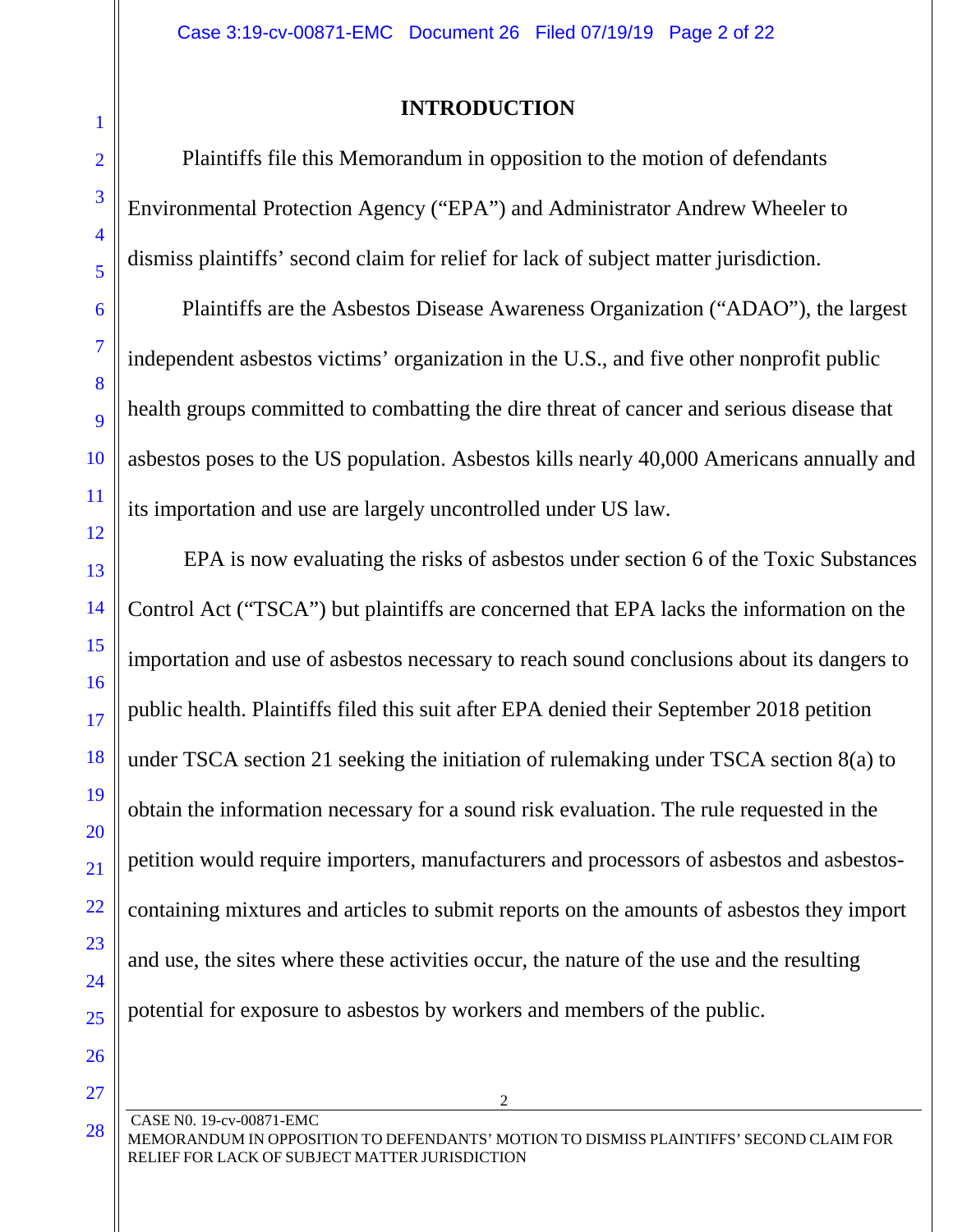In their Complaint, plaintiffs assert that (1) the preponderance of the evidence demonstrates that asbestos presents an unreasonable risk of injury to human health, thereby meeting the standard in TSCA section  $21(b)(4)(ii)$  for requiring EPA to conduct rulemaking under section 8, and (2) EPA's denial of the petition was arbitrary and capricious and contrary to law, thereby violating the Administrative Procedure Act ("APA"), 5 U.S.C Chapter 7, and requiring that the petition denial be set aside.

EPA argues that plaintiffs' claims under the APA are barred because Congress provided a specific remedy for petition denials in section 21 itself. As demonstrated below, EPA's position is without merit because:

- The Supreme Court has held in multiple cases that, even where a statute provides a judicial remedy, the broad grant of judicial review in section 704 of the APA provides an additional remedy unless it is duplicative of the statutory remedy in scope and effect.
- The savings clause in section  $21(b)(5)$  is explicit evidence that Congress intended to preserve all other remedies for unlawful petition denials, including judicial review under the APA.
- Judicial review under the APA broadens the remedies for unlawful petition denials because plaintiffs could successfully challenge such denials as arbitrary and capricious under the APA even where they cannot prevail in a de novo evidentiary proceeding under section 21(b)(4)(B) itself.

• The DC Circuit decision in *Envtl. Def. Fund v. Reilly* holding that petition denials cannot be simultaneously challenged under section 21 and the APA is not controlling in this Circuit and was wrongly decided.

EPA's motion to dismiss should therefore be denied.

CASE N0. 19-cv-00871-EMC

MEMORANDUM IN OPPOSITION TO DEFENDANTS' MOTION TO DISMISS PLAINTIFFS' SECOND CLAIM FOR RELIEF FOR LACK OF SUBJECT MATTER JURISDICTION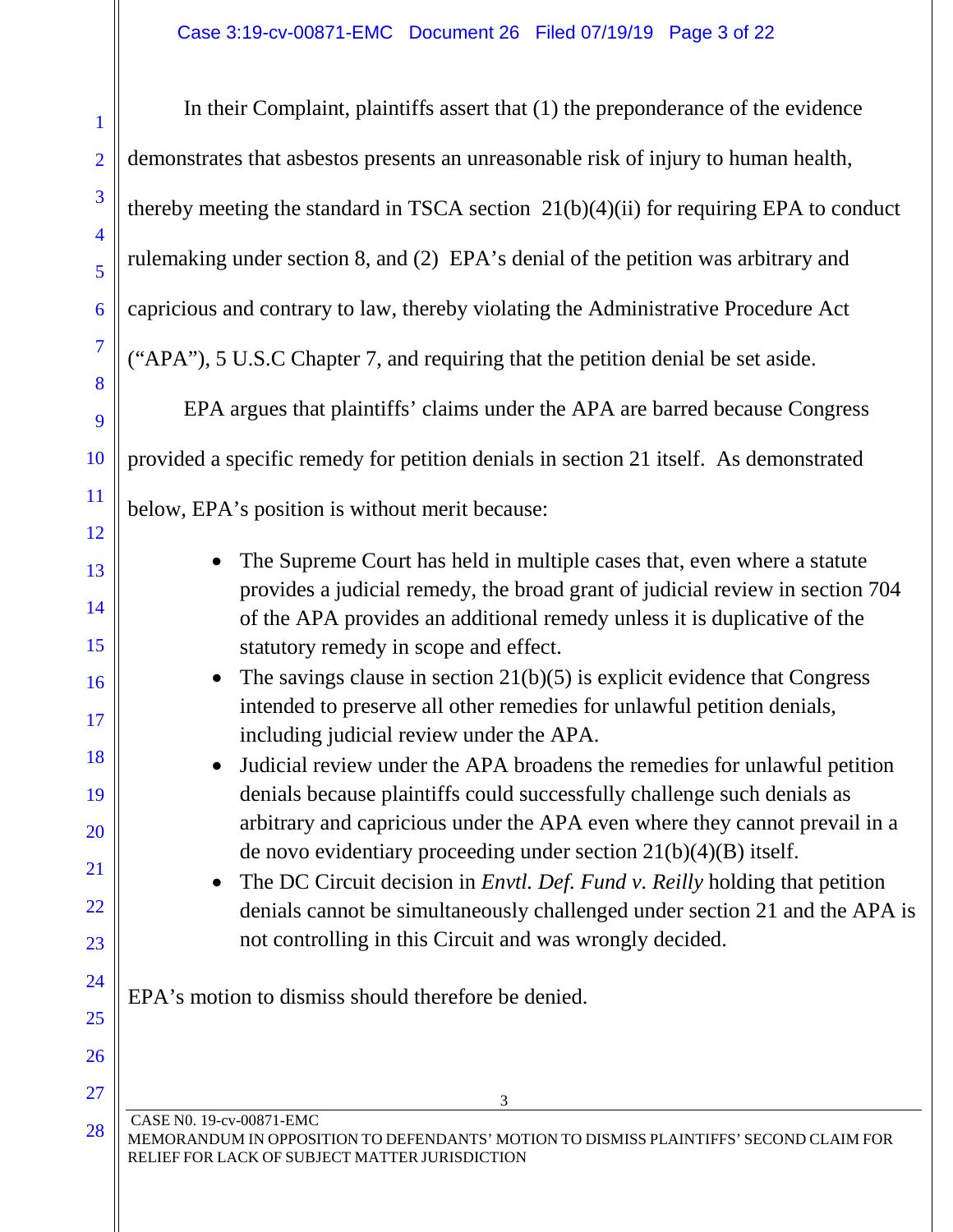#### **BACKGROUND**

#### **A. Statutory Provisions**

**1976 Law.** TSCA was enacted in 1976 to create a national program for assessing and managing the risks of chemicals to human health and the environment. Section 6(a) of the law gives EPA authority to regulate substances that present an "unreasonable risk of injury." Despite the high hopes of Congress for effective action under section 6, progress in regulating unsafe chemicals under the 1976 law was disappointing. A major setback involved EPA's unsuccessful efforts to protect against the dangers of asbestos. In 1989, the Agency issued a rule under section 6(a) of TSCA prohibiting manufacture, importation, processing or distribution in commerce of asbestos in almost all products. 51 Federal Register 29460 (July 12, 1989). However, the Fifth Circuit Court of Appeals overturned the ban in 1991 because EPA had failed to clear several hurdles in the law. *Corrosion Proof Fittings v. EPA*, 947 F.2d 1201 (5th Cir. 1991).

**2016 TSCA Amendments**. Over time, *Corrosion Proof Fittings* became the poster child for the inability of TSCA to support meaningful action on unsafe chemicals. After a multi-year effort to overhaul and strengthen its key provisions, TSCA was amended by the Frank R. Lautenberg Chemical Safety for the 21st Century Act ("LCSA"), which took effect on June 11, 2016. In signing LCSA into law, President Obama singled out asbestos as a prime example of why TSCA reform was necessary, stating that "…the system was

CASE N0. 19-cv-00871-EMC MEMORANDUM IN OPPOSITION TO DEFENDANTS' MOTION TO DISMISS PLAINTIFFS' SECOND CLAIM FOR RELIEF FOR LACK OF SUBJECT MATTER JURISDICTION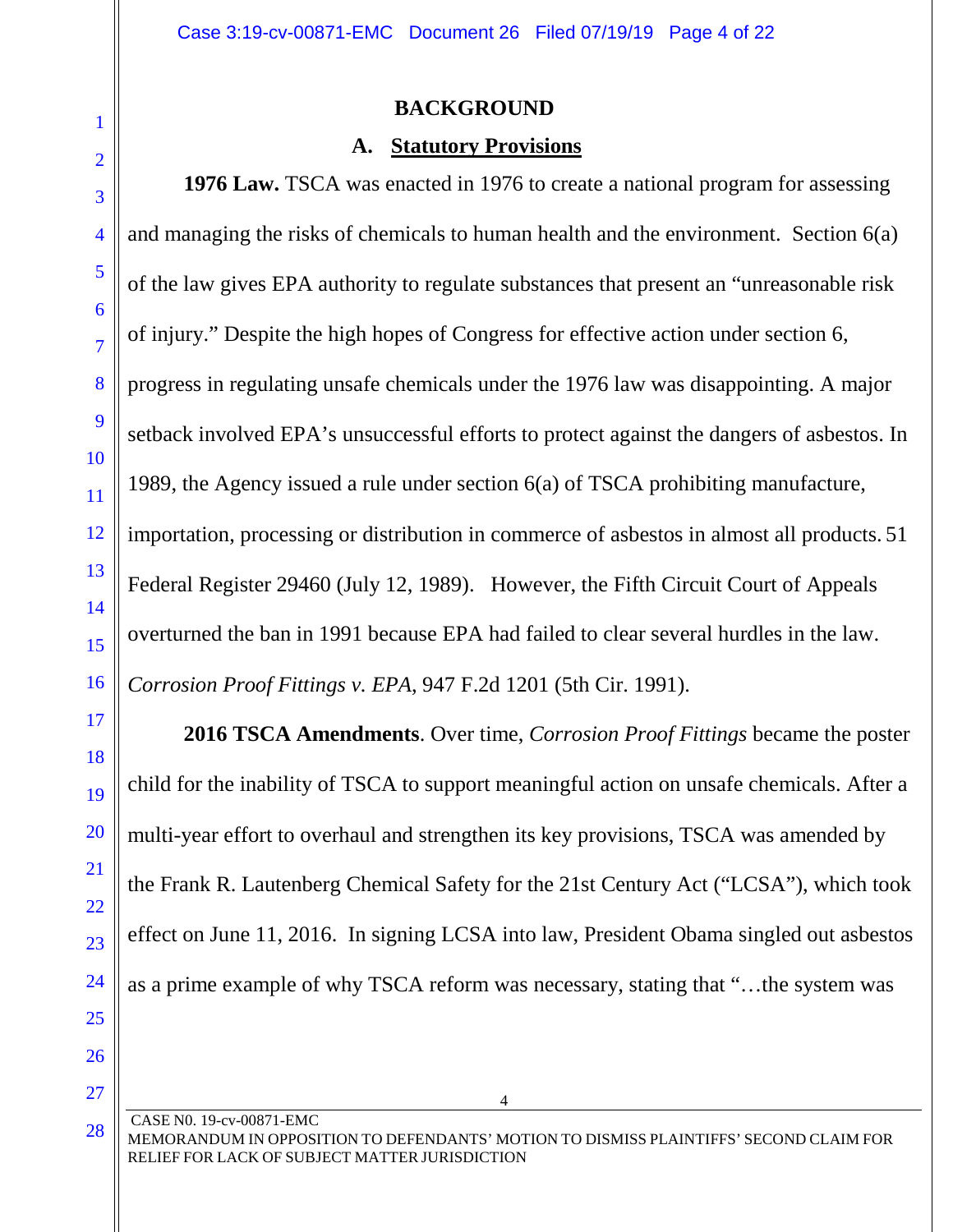so complex, so burdensome that our country hasn't even been able to uphold a ban on asbestos –a known carcinogen."<sup>1</sup>

The 2016 TSCA amendments enhance the chemical regulatory authorities in section 6 by establishing a new integrated process for (1) prioritizing chemicals, (2) conducting risk evaluations on substances designated high-priority and (3) promulgating rules under section 6(a) to eliminate unreasonable risks identified in these risk evaluations. Congress set strict deadlines for each of these steps and directed EPA to address a minimum number of chemicals by these deadlines. It also removed the impediments to effective regulation created by *Corrosion Proof Fittings* by eliminating any consideration of costs and other non-risk factors in determining whether chemicals present an unreasonable risk of injury and directing EPA to impose requirements "necessary so that the chemical no longer presents such [unreasonable] risk."

**Reporting under TSCA Section 8(a).** TSCA section 8(a)(1) is a critical mechanism for obtaining the information EPA needs for sound and comprehensive risk evaluations and chemical risk management decisions. It provides that EPA "shall promulgate rules" that require each person who manufactures or processes a chemical substance to submit such reports as the "Administrator may reasonably require." 15 U.S.C. § 2607(a). The importance of reporting under section 8(a)(1) has been magnified

<sup>-</sup><sup>1</sup> https://obamawhitehouse.archives.gov/the-press-office/2016/06/22/remarks-president-bill-signing-frankr-lautenberg-chemical-safety-2st

CASE N0. 19-cv-00871-EMC MEMORANDUM IN OPPOSITION TO DEFENDANTS' MOTION TO DISMISS PLAINTIFFS' SECOND CLAIM FOR RELIEF FOR LACK OF SUBJECT MATTER JURISDICTION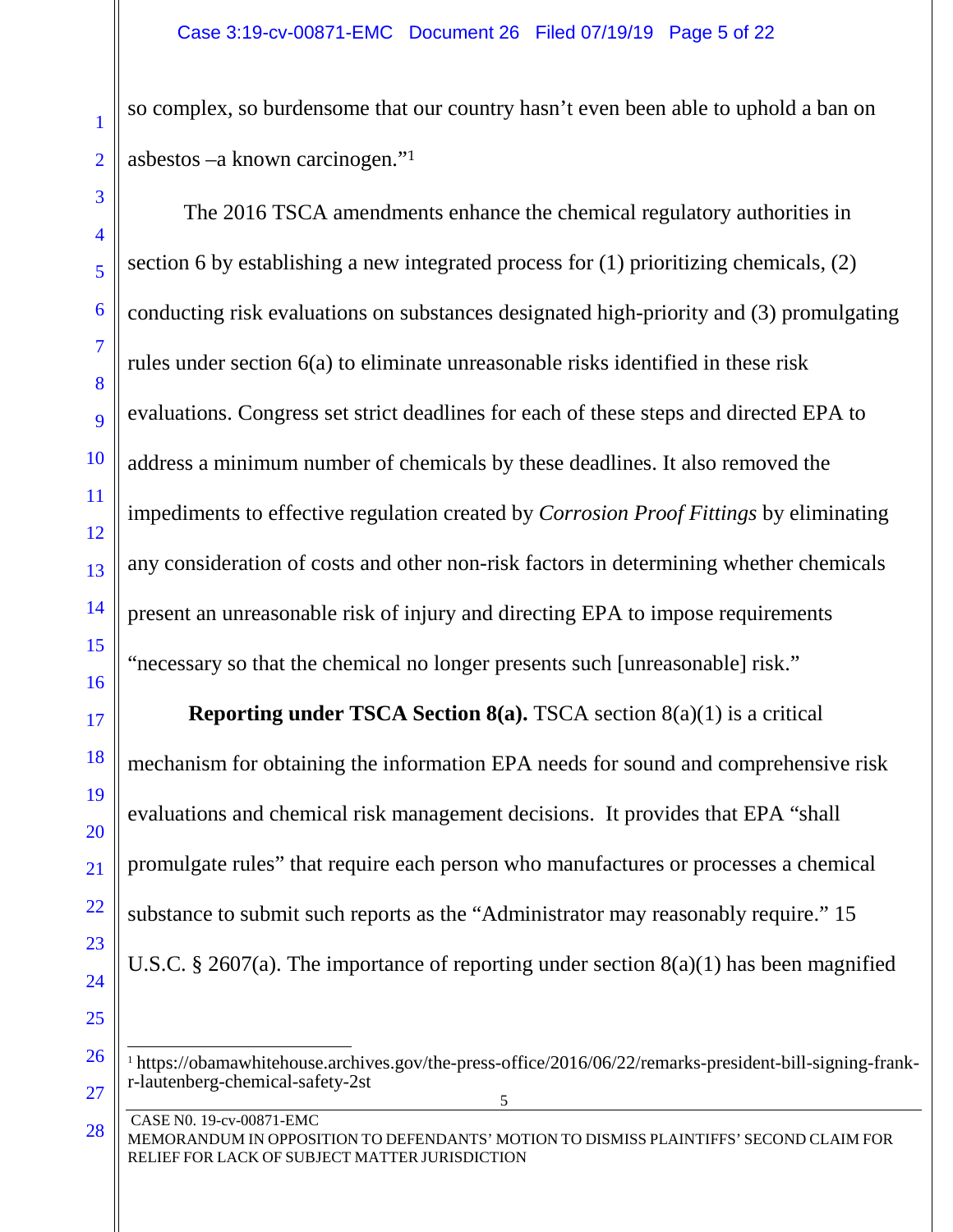by the increased need for information on chemical use and exposure to meet the expanded responsibilities and stringent deadlines placed on the Agency by LCSA.

**Petitions for Rulemaking Under Section 21.** TSCA section 21 contains a petition process by which citizens can seek to compel action by EPA under different provisions of the law. 15 U.S.C. § 2620. Section 21(a) authorizes citizens to petition for*, inter alia*, issuance of a rule under Section 8 requiring reporting by manufacturers and processors of chemical substance. *Id.* § 2620(b)(4)(B). EPA is required to respond to the petition within 90 days. If EPA denies the petition, it must publish a Federal Register notice explaining the reasons for the denial. Following a petition denial, the petitioner may file a civil action in federal district court to "compel the [EPA] Administrator to initiate a rulemaking proceeding as requested in the petition." 15 U.S.C. §2620(b)(4)(A).

Under Section 21, "the petitioner shall be provided an opportunity to have such petition considered by the court in a *de novo* proceeding." 15 U.S.C. §2620(b)(4)(B). Where the petition seeks promulgation of a rule under section 8, section  $21(b)(4)(B)(ii)$ directs the district court to "order the Administrator to initiate the action requested by the petitioner" if it "demonstrates to the satisfaction of the court by a preponderance of the evidence" that the chemical substance in question "presents an unreasonable risk of injury to health or the environment, without consideration of costs or other nonrisk factors."

 Section 21(b)(5) states that "[t]he remedies under this section shall be in addition to, and not in lieu of, other remedies provided by law."

CASE N0. 19-cv-00871-EMC

6

MEMORANDUM IN OPPOSITION TO DEFENDANTS' MOTION TO DISMISS PLAINTIFFS' SECOND CLAIM FOR RELIEF FOR LACK OF SUBJECT MATTER JURISDICTION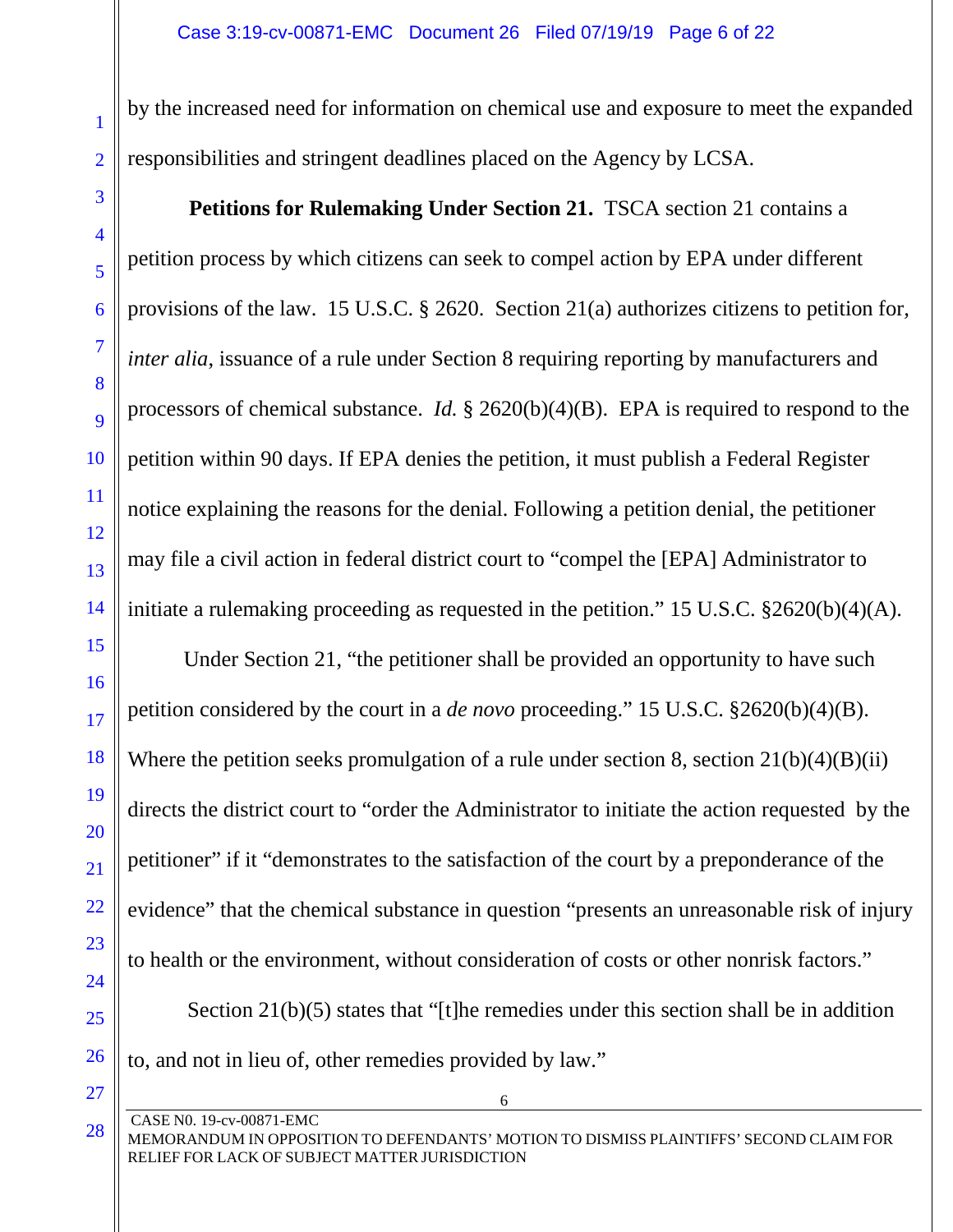# **B. Dangers of Asbestos to Public Health**

| $\overline{2}$                | Few if any chemicals are as dangerous as asbestos. <sup>2</sup> Numerous international                                                                                                                                                                                                                                                               |
|-------------------------------|------------------------------------------------------------------------------------------------------------------------------------------------------------------------------------------------------------------------------------------------------------------------------------------------------------------------------------------------------|
| 3<br>$\overline{\mathcal{A}}$ | regulatory and public health bodies recognized asbestos as a human carcinogen decades                                                                                                                                                                                                                                                                |
| 5                             | ago. Asbestos exposure is known to be causally related to lung cancer, malignant                                                                                                                                                                                                                                                                     |
| 6                             | mesothelioma, ovarian cancer, cancer of the larynx and asbestosis (fibrosis of the lungs). <sup>3</sup>                                                                                                                                                                                                                                              |
| $\overline{7}$<br>8           | There is considerable evidence of causal associations with gastro-intestinal cancers and                                                                                                                                                                                                                                                             |
| 9                             | kidney cancer. Painful and disabling non-malignant diseases are also caused by asbestos,                                                                                                                                                                                                                                                             |
| 10                            | including asbestos-related pleural thickening. <sup>4</sup> The death toll from asbestos exposure                                                                                                                                                                                                                                                    |
| <sup>11</sup><br>12           | remains high and is increasing. According to recently published research, asbestos-related                                                                                                                                                                                                                                                           |
| 13                            | diseases cause 39,275 deaths in the United States annually. <sup>5</sup> There is overwhelming                                                                                                                                                                                                                                                       |
| 14                            | consensus in the scientific community that there is no safe level of exposure to asbestos.                                                                                                                                                                                                                                                           |
| 15<br>16                      | Thus, as noted by the World Health Organization:                                                                                                                                                                                                                                                                                                     |
| 17<br>18<br>19                | "Bearing in mind that there is no evidence for a threshold for the carcinogenic effect<br>of asbestos, including chrysotile, and that increased cancer risks have been observed<br>in populations exposed to very low levels, the most efficient way to eliminate<br>asbestos-related diseases is to stop using all types of asbestos." <sup>6</sup> |
| 20<br>21                      | <sup>2</sup> See plaintiffs' Amended Complaint at $\P$ 24-29 for a description of the health hazards of asbestos.                                                                                                                                                                                                                                    |
| 22                            | <sup>3</sup> "Elimination of asbestos-related diseases," World Health Organization Geneva 2014, Available:<br>https://www.who.int/news-room/fact-sheets/detail/asbestos-elimination-of-asbestos-related-diseases                                                                                                                                     |
| 23<br>24                      | <sup>4</sup> Dr. L. Christine Oliver, The Threat to Health Posed By Asbestos in the 21st Century In the United<br>States, March 29, 2018, EPA-HQ-OPPT-2016-0736-0124                                                                                                                                                                                 |
| 25<br>26                      | <sup>5</sup> S. Furuya, O. Chimed-Ochir, K. Takahashi, A. David, and J. Takala, "Global Asbestos Disaster,"<br>International Journal of Environmental Research and Public Health, vol. 15, no. 5, p. 15, 2018.                                                                                                                                       |
| 27                            | <sup>6</sup> "Chrysotile Asbestos," ed: World Health Organization, 2015.                                                                                                                                                                                                                                                                             |
| 28                            | CASE N0. 19-cv-00871-EMC<br>MEMORANDUM IN OPPOSITION TO DEFENDANTS' MOTION TO DISMISS PLAINTIFFS' SECOND CLAIM FOR<br>RELIEF FOR LACK OF SUBJECT MATTER JURISDICTION                                                                                                                                                                                 |
|                               |                                                                                                                                                                                                                                                                                                                                                      |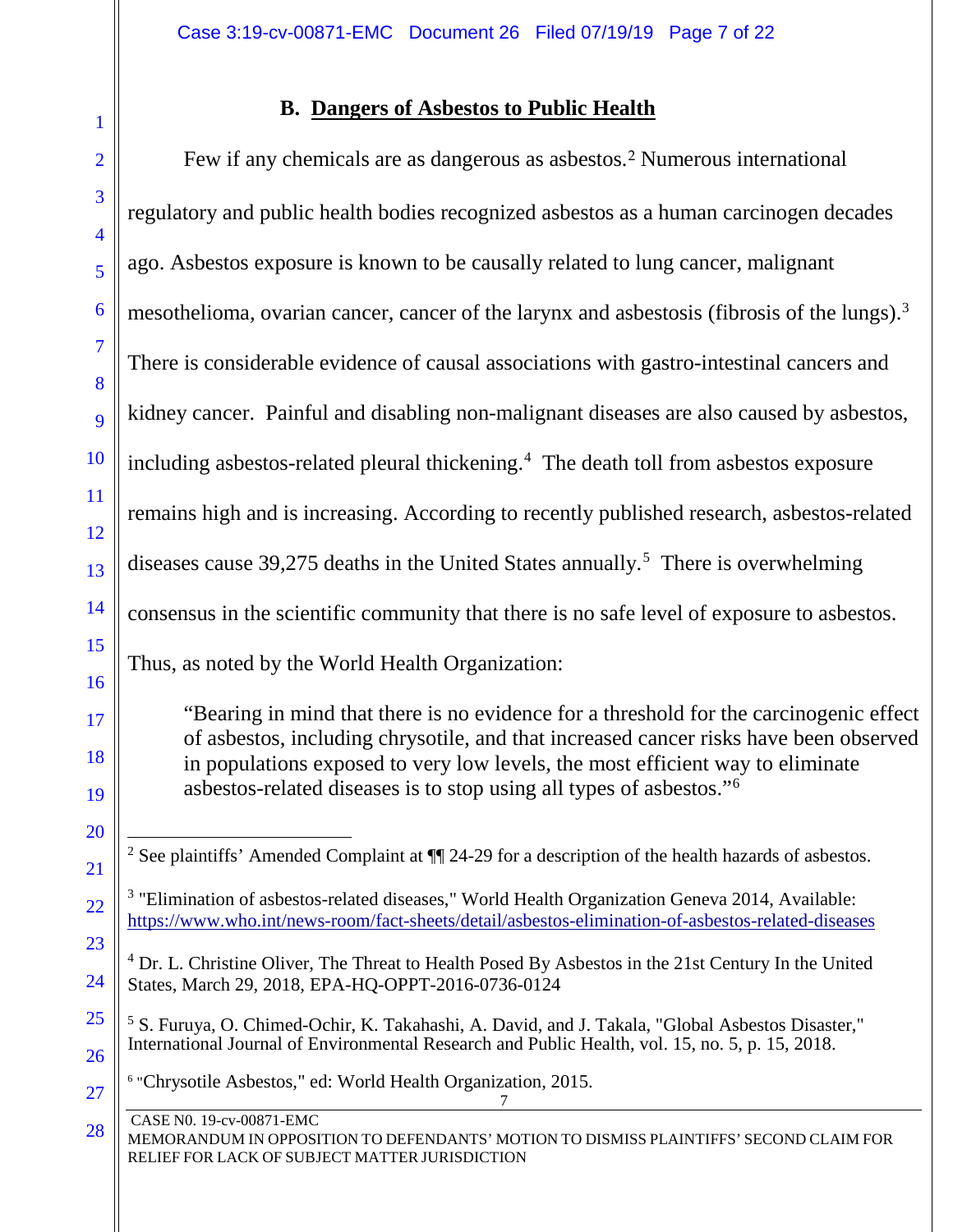Since the TSCA ban was set aside in 1991, importation, mining and most forms of asbestos use have been lawful in the US. The virtual absence of restrictions on asbestos in the US is in marked contrast to the comprehensive asbestos bans that have been enacted in nearly 70 other countries.

#### **C. Lack of Adequate Information for EPA's Asbestos Risk Evaluation**

On December 19, 2016, responding to long-standing concerns about the lack of effective restrictions on asbestos, EPA selected it for one of its initial risk evaluations under the new law.<sup>7</sup> However, plaintiffs soon became concerned that EPA lacked sufficient information on asbestos imports, uses and conditions of exposure to effectively evaluate its risks. Of particular alarm was plaintiffs' discovery that substantial raw asbestos imports for use by the chemical industry were not being reported under the 2011 Chemical Data Reporting ("CDR") rule promulgated under TSCA section 8(a)(1). 40 C.F.R. Part 711. When plaintiffs notified EPA of this lack of reporting, the Agency advised in a letter dated July 28, 2017 that asbestos imports were not subject to CDR requirements because, under 40 C.F.R, §711.6(a)(3), reporting is not required for "naturally occurring chemical substances."<sup>8</sup> Plaintiffs concerns further increased when Scoping and Problem Formulation documents detailing EPA's approach to the asbestos

CASE N0. 19-cv-00871-EMC

<sup>-</sup><sup>7</sup> 81 Federal Register 91927

<sup>8</sup> Amended Complaint, at ¶¶ 34-35.

Continued on the next page

MEMORANDUM IN OPPOSITION TO DEFENDANTS' MOTION TO DISMISS PLAINTIFFS' SECOND CLAIM FOR RELIEF FOR LACK OF SUBJECT MATTER JURISDICTION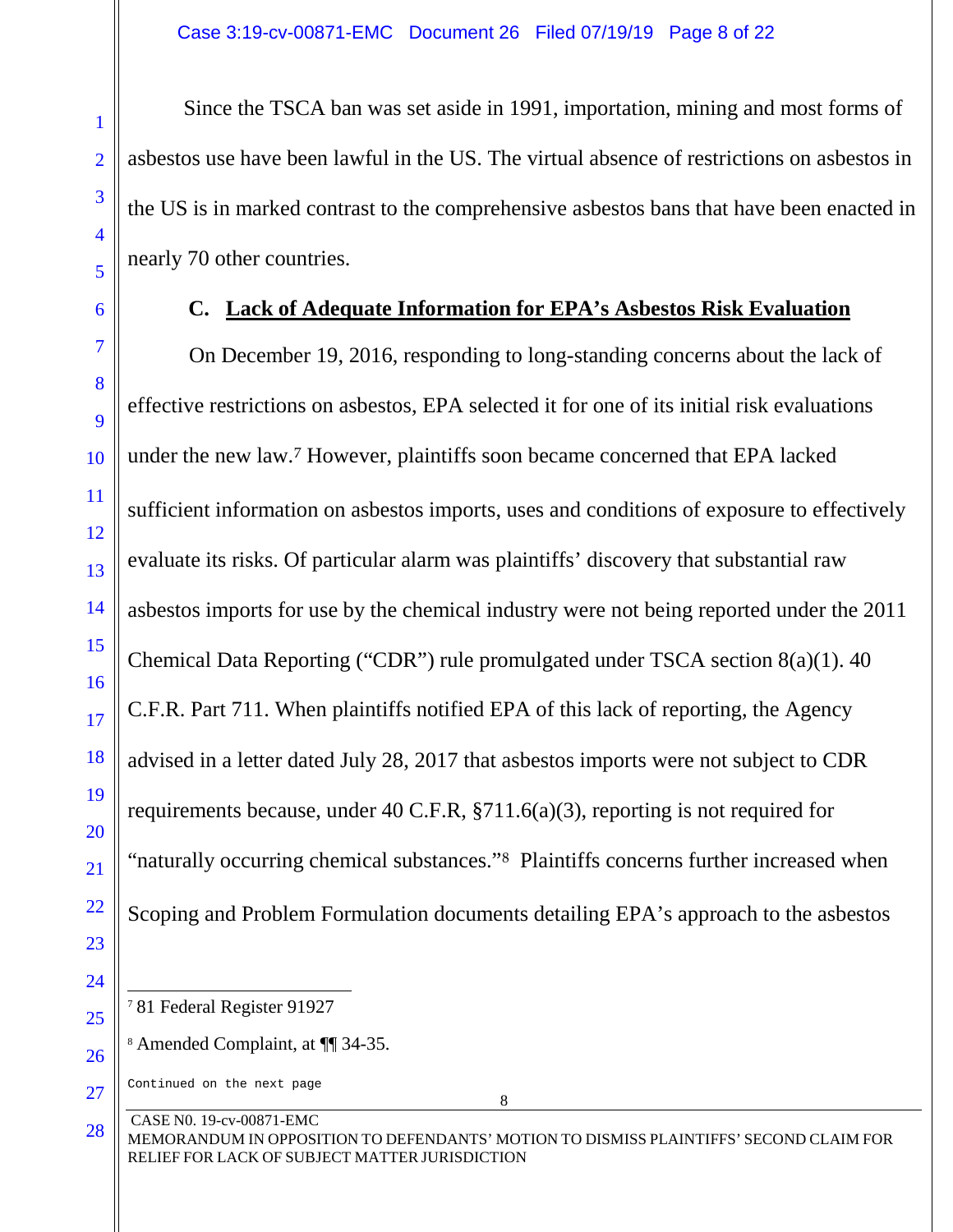risk evaluation revealed that EPA had a poor understanding of the types and quantities of asbestos-containing products exported to the US and how and where these products were used.<sup>9</sup>

# **D. Plaintiffs' Petition For Rulemaking Under TSCA Section 21**

| 6                         | To compel EPA to use its mandatory reporting authority to obtain the information                                                                                                                                                                                                                                                |
|---------------------------|---------------------------------------------------------------------------------------------------------------------------------------------------------------------------------------------------------------------------------------------------------------------------------------------------------------------------------|
| 7<br>8                    | on asbestos necessary for an effective risk evaluation, plaintiffs' September 25, 2018                                                                                                                                                                                                                                          |
| 9                         | section 21 petition requested that the Agency initiate rulemaking under TSCA section                                                                                                                                                                                                                                            |
| 10                        | $8(a)(1)$ to: <sup>10</sup>                                                                                                                                                                                                                                                                                                     |
| 11<br><sup>12</sup><br>13 | (1) eliminate the asbestos exemption in the CDR current rule and designate<br>asbestos as a reportable substance, thereby triggering requiring reporting on<br>importation and use of raw asbestos in the US,                                                                                                                   |
| 14<br>15<br>16            | (2) lower the reporting threshold, eliminate exemptions for impurities and articles,<br>and require reporting by processors in order to assure that EPA has the information<br>on asbestos use and exposure necessary for its TSCA risk evaluation,                                                                             |
| 17<br>18<br>19            | (3) require immediate submission of reports on asbestos for the 2016 reporting<br>cycle, thereby maximizing EPA's ability to use the information reported to conduct<br>the ongoing asbestos risk evaluation and subsequent rulemaking under TSCA<br>section $6(a)$ , and                                                       |
| 20<br>21<br><u>22</u>     | (4) determine that reports submitted on asbestos are not subject to protection as<br>confidential business information (CBI), enabling the public to submit informed<br>comments on the asbestos risk evaluation and assuring full public awareness of<br>asbestos uses and exposure that present a significant risk to health. |
| 23<br>24                  | To justify section 8(a) rulemaking, the petition emphasized that the absence of reporting                                                                                                                                                                                                                                       |
| 25<br>26<br><b>27</b>     | <sup>9</sup> Id. at ¶ 32, 38-39.<br><sup>10</sup> The Amended Complaint provides a detailed description of the petition at $\P$ 36-41.<br>9                                                                                                                                                                                     |
| 28                        | CASE N0. 19-cv-00871-EMC<br>MEMORANDUM IN OPPOSITION TO DEFENDANTS' MOTION TO DISMISS PLAINTIFFS' SECOND CLAIM FOR<br>RELIEF FOR LACK OF SUBJECT MATTER JURISDICTION                                                                                                                                                            |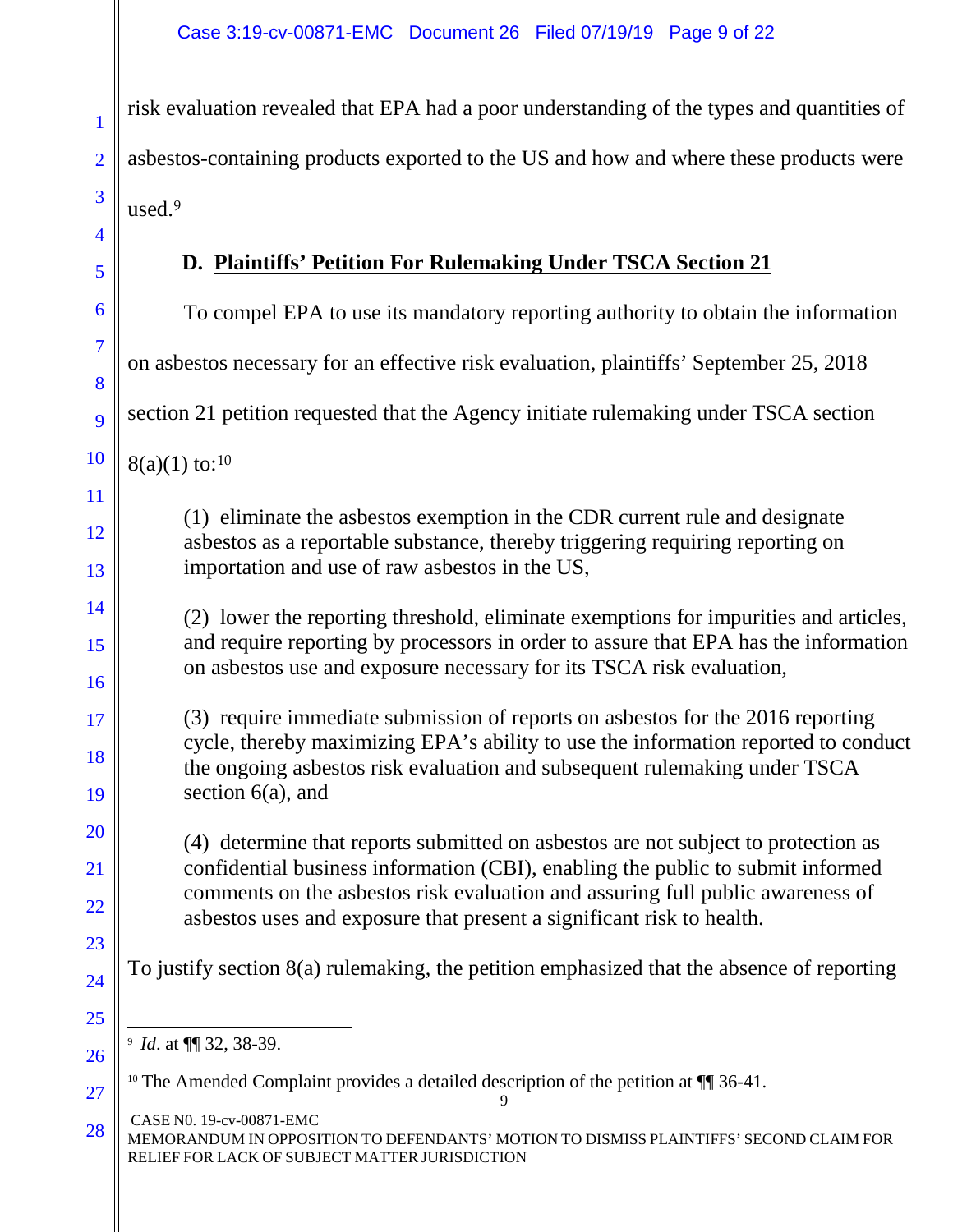"has resulted in a troubling – and wholly avoidable – lack of reliable information about who is importing asbestos and in what quantities, where and how asbestos is being used in the US, and who is being exposed and how that exposure is occurring." Because of the lack of reporting, the petition maintained, "the public is not adequately informed about the risks that asbestos presents to health in the US, and EPA itself lacks the basic information required for a complete and informed risk evaluation that assures that unsafe asbestos uses are removed from commerce."

EPA notified ADAO's counsel of its denial of the petition in a letter dated December 21, 2018 and published a Federal Register notice explaining the basis for the denial on February 12, 2019. 84 Federal Register 3396.

## **E. Claims for Relief in Plaintiffs' Complaint**

Plaintiffs' Complaint makes two alternate claims for relief.

10 The first claim, in ¶¶ 46-52 of the Complaint, is based on TSCA section 21(b)(4)(B) and its requirement that, following the denial of a petition seeking the initiation of rulemaking under TSCA section 21, "the petitioner shall be provided an opportunity to have such petition considered by the court in a de novo proceeding." Plaintiffs assert that, as required by section  $21(b)(4)(B)(ii)$ , the "preponderance of the evidence" demonstrates that asbestos "presents an unreasonable risk of injury to health or the environment, without consideration of costs or other nonrisk factors," and on this basis the Court "should order EPA to initiate rulemaking under section 8 of TSCA to require the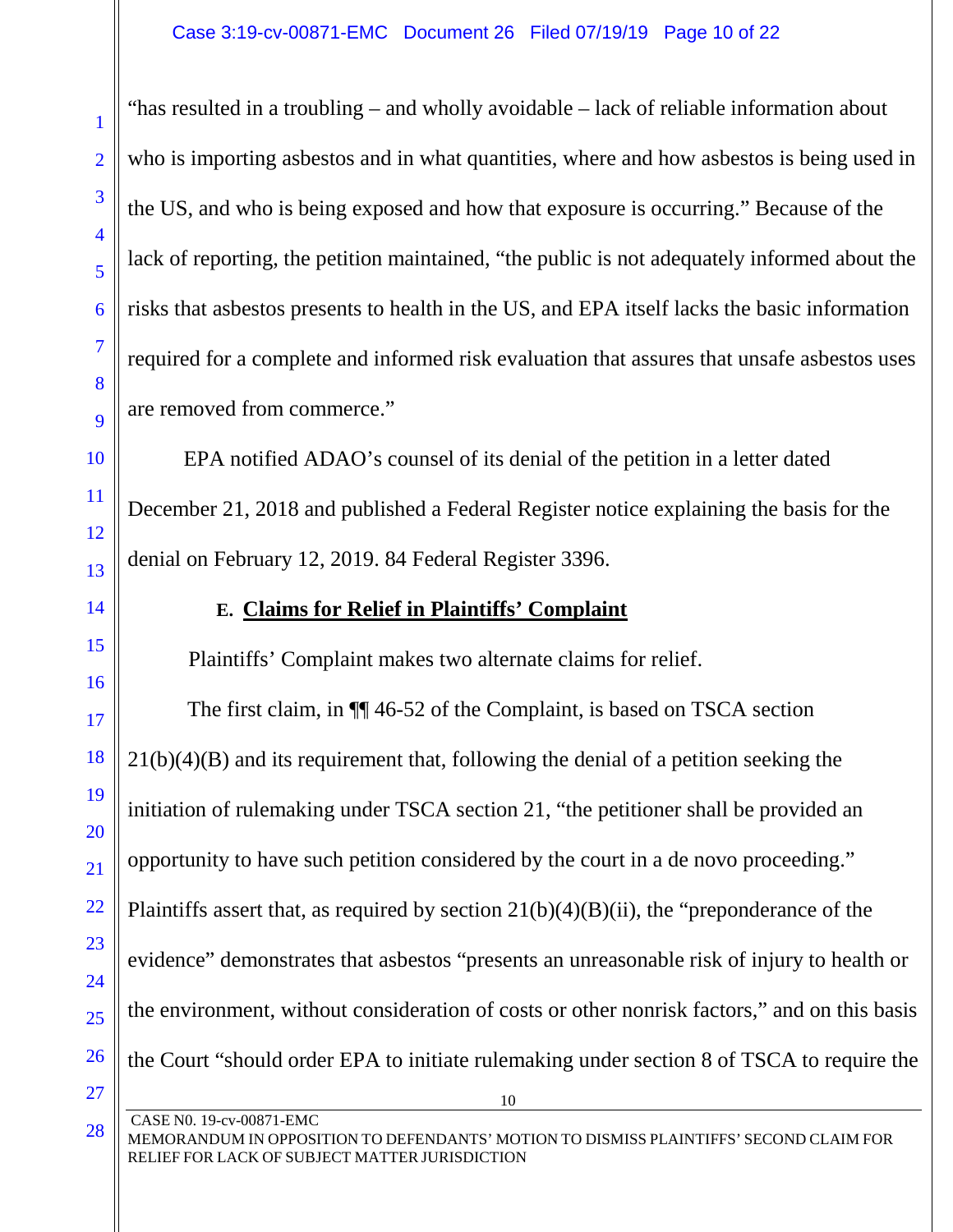asbestos reporting requirements requested in plaintiffs' petition."

The second claim for relief, in ¶¶ 53-56 of the Complaint, is based on section 706 of the APA, 5 U.S.C. § 706, under which a reviewing court shall "hold unlawful and set aside agency action, findings, and conclusions found to be . . . arbitrary, capricious, an abuse of discretion, or otherwise not in accordance with law." Plaintiffs assert that EPA's December 24, 2018 denial of plaintiffs' petition "contains errors of law and fact, misrepresents the basis for the petition and ignores information in the docket and EPA's own past statements." On this basis, plaintiffs request that "the petition denial should be declared unlawful and be set aside under the APA."

### **ARGUMENT**

#### **I. Even Where a Statute Provides a Judicial Remedy, the Broad Grant of Judicial Review in Section 704 of the APA Provides an Alternate Remedy Unless It Is Equivalent in Scope and Operation to the Statutory Remedy**

11 CASE N0. 19-cv-00871-EMC Section 704 of the APA provides for judicial review of "[e]very agency action made reviewable by statute and every final agency" except where there is an "other adequate remedy in any court." 5 U.S.C. § 704. As the Supreme Court explained in its seminal decision in *Bowen v Massachusetts*, 487 U.S. 879, 903 (1988), Congress created this exception because it did not want APA review to "*duplicate* the previously established special statutory procedures relating to specific agencies" (emphasis added). The Court emphasized that the exception "should not be construed to defeat the central purpose of providing a broad spectrum of judicial review of agency action." *Id*. The Court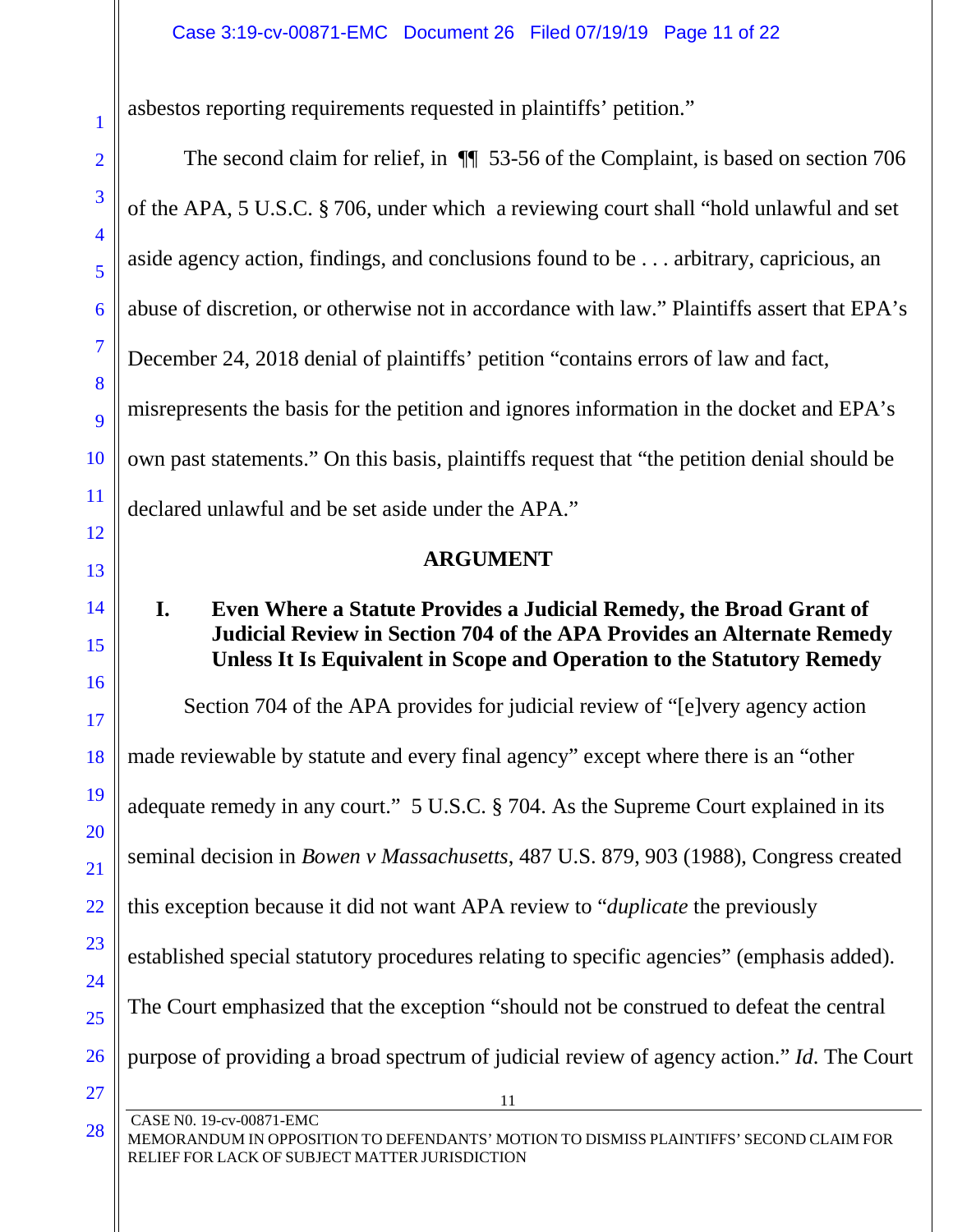also noted (487 U.S. at 904) its previous recognition that the legislative history of the APA "manifests a congressional intention that it cover a broad spectrum of administrative actions" and that "the Administrative Procedure Act's 'generous review provisions' must be given a 'hospitable' interpretation." *Abbot Laboratories v. Gardner*, 387 U.S. 136, 140-141 (1967) (footnote omitted). And it emphasized that "[a] restrictive interpretation of 704 would unquestionably, in the words of Justice Black, 'run counter to 10 and 12 of the Administrative Procedure Act. Their purpose was to remove obstacles to judicial review of agency action under subsequently enacted statutes . . . .' *Shaughnessy v. Pedreiro*, 349 U.S. 48, 51 (1955).'" 487 U.S. at 904. Applying these principles, *Bowen* held that the Government's efforts to invoke Claims Court jurisdiction under the Tucker Act to defeat APA review should be rejected as a "restrictive – and unprecedented – interpretation of 704" that should "not oust a district court of its normal jurisdiction under the APA." *Id*.

12 In *Sackett v EPA*, 566 U.S. 120, 132 S. Ct. 1367 (2012), the Court held that review of an EPA compliance order under the Clean Water Act ("CWA") was available under section 704 of the APA notwithstanding the existence of judicial remedies under CWA enforcement and permitting provisions. It emphasized that the APA "creates a 'presumption favoring judicial review of administrative action'" (citing *Block v. Community Nutrition Institute*, 467 U.S. 340, 345 (1984)) and that while this presumption "'may be overcome by inferences drawn from the statutory scheme as a whole'" (*id* at

28

1

2

3

4

5

6

7

8

 $\overline{Q}$ 

10

11

12

13

14

15

16

17

18

19

20

21

22

CASE N0. 19-cv-00871-EMC

MEMORANDUM IN OPPOSITION TO DEFENDANTS' MOTION TO DISMISS PLAINTIFFS' SECOND CLAIM FOR RELIEF FOR LACK OF SUBJECT MATTER JURISDICTION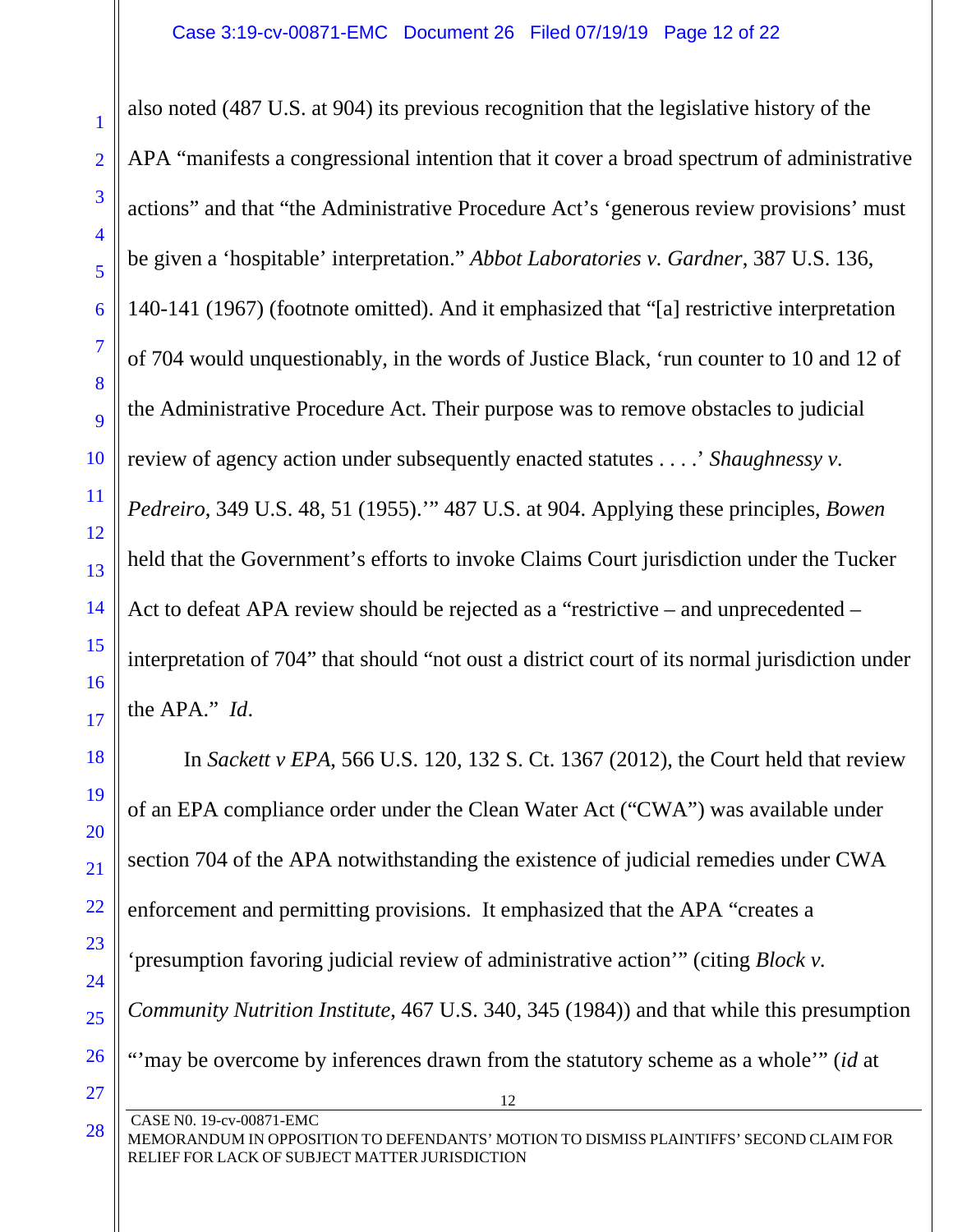349) , the mere fact that the statute expressly provides a mechanism for judicial review is not evidence of an intent to preclude APA jurisdiction: "But if the express provision of judicial review in one section of a long and complicated statute were alone enough to overcome the presumption of reviewability for all agency action, it would not be much of a presumption at all." 132 S. Ct. at 1373,

The Court relied on *Sackett* in *Army Corps. of Engineers v. Hawkes Co*., 578 U.S. \_\_\_\_, 136 S. Ct. 1807 (2016) to uphold APA review of a "Jurisdictional Determination" by the Army Corps that a particular water body was subject to regulation under the CWA. Again, it disagreed that the opportunity for judicial review of jurisdictional issues under the CWA's enforcement and permitting provisions provided an "adequate" remedy that could overcome the "'APA's presumption of reviewability for all final agency action.'" 136 S. Ct. at 1816. *See also Cohen v United States*, 650 F.3d 717, 733 (D.C. Cir. 2011) (rejecting argument against APA jurisdiction because it "conflates the existence of an alternative remedy with an 'adequate remedy'"); *Natural Resources Defense Council, v. S.E.C*, 606 F.2d 1031, 1043 (D.C. Cir. 1979) (Section 10 of APA "creates a strong presumption of reviewability that can be rebutted only by a clear showing that judicial review would be inappropriate").

25 26 ///

///

///

27

28

CASE N0. 19-cv-00871-EMC MEMORANDUM IN OPPOSITION TO DEFENDANTS' MOTION TO DISMISS PLAINTIFFS' SECOND CLAIM FOR RELIEF FOR LACK OF SUBJECT MATTER JURISDICTION

13

1

2

3

4

5

6

7

8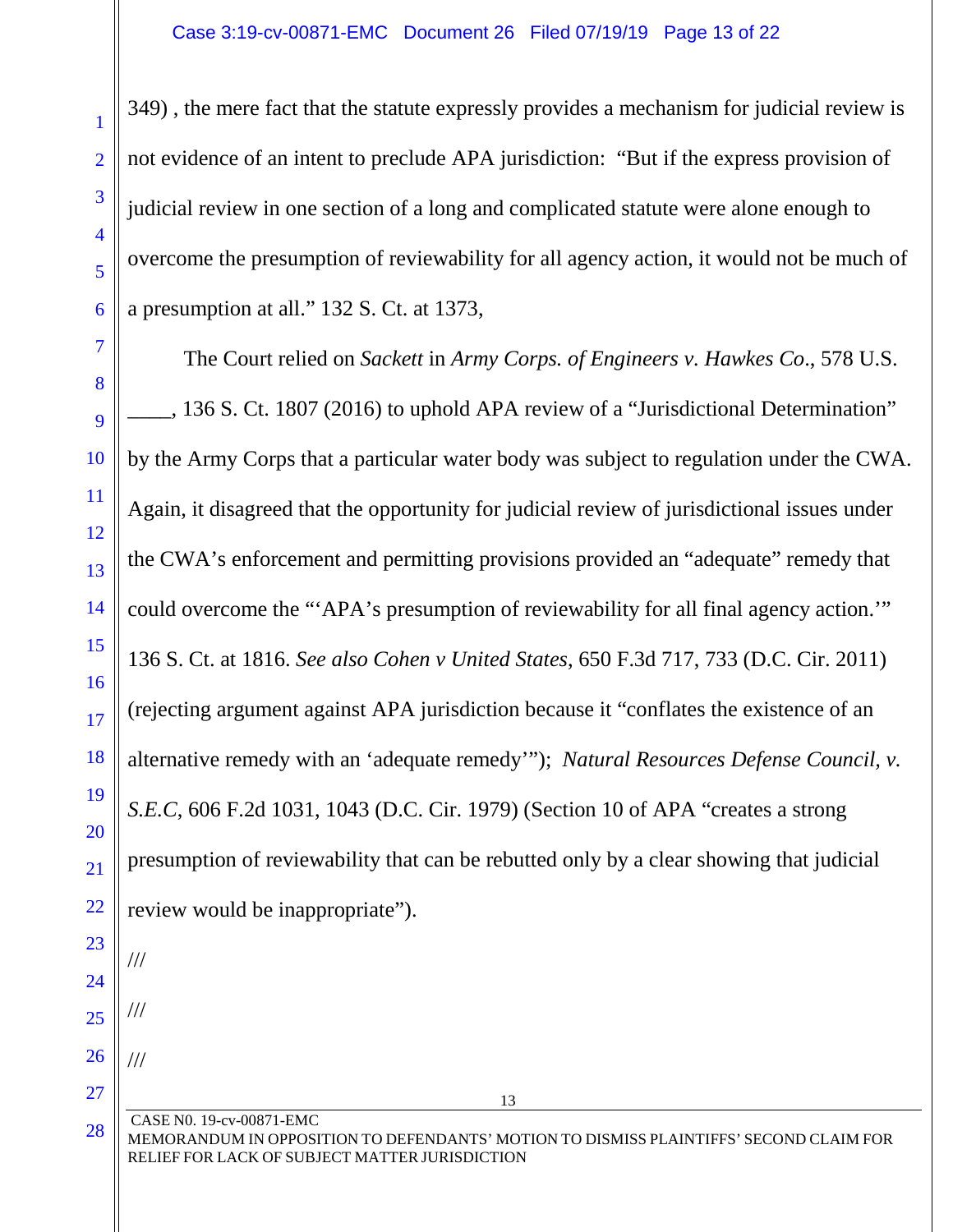#### **II. The Savings Clause in Section 21(b)(5) Explicitly Preserves All Other Remedies, Including Judicial Review Under the APA**

In this case, defendant EPA argues that, because Congress provided a judicial remedy for petition denials under section 21, that remedy should foreclose review under section 704 of the APA. But the text of section 21 is explicit that Congress intended the opposite result. Section 21(b)(5) states that "[t]he remedies under this section *shall be in addition to, and not lieu of, other remedies provided by law*" (emphasis added). Thus, in contrast to *Bowen, Sackett and Hawkes*, where the Court inferred legislative intent from the structure of the statute as a whole, TSCA expressly preserves a judicial remedy under section 704 of the APA for petition denials under section 21.<sup>11</sup> The TSCA savings clause (which EPA does not mention in its motion) is conclusive evidence that APA review is available to plaintiffs.

#### **III. Judicial Review Under the APA Provides a Different Path to Relief than Section 21 and Affords a Remedy to Petitioners that Is Not Available under Section 21 Itself**

EPA's motion argues that the relief available under section 21 and under the APA is equivalent and section 21 provides an "adequate" remedy to unsuccessful petitioners that obviates the need for APA review. However, the remedies section 21 affords are

#### CASE N0. 19-cv-00871-EMC

MEMORANDUM IN OPPOSITION TO DEFENDANTS' MOTION TO DISMISS PLAINTIFFS' SECOND CLAIM FOR RELIEF FOR LACK OF SUBJECT MATTER JURISDICTION

<sup>14</sup> -<sup>11</sup> Notably, two other TSCA provisions authorizing judicial review do not contain any language preserving alternate judicial remedies. These include section 20 (authorizing citizens' civil actions in district courts to enforce TSCA requirements against regulated parties and to compel EPA to perform non-discretionary acts and duties) and section 18(f)(8)(authorizing judicial review in the DC Circuit Court of Appeals of EPA denials of requests for waivers of state preemption). Thus, Congress understood that other judicial remedies would be available under the section 21 petition provisions but not under other TSCA judicial review provisions.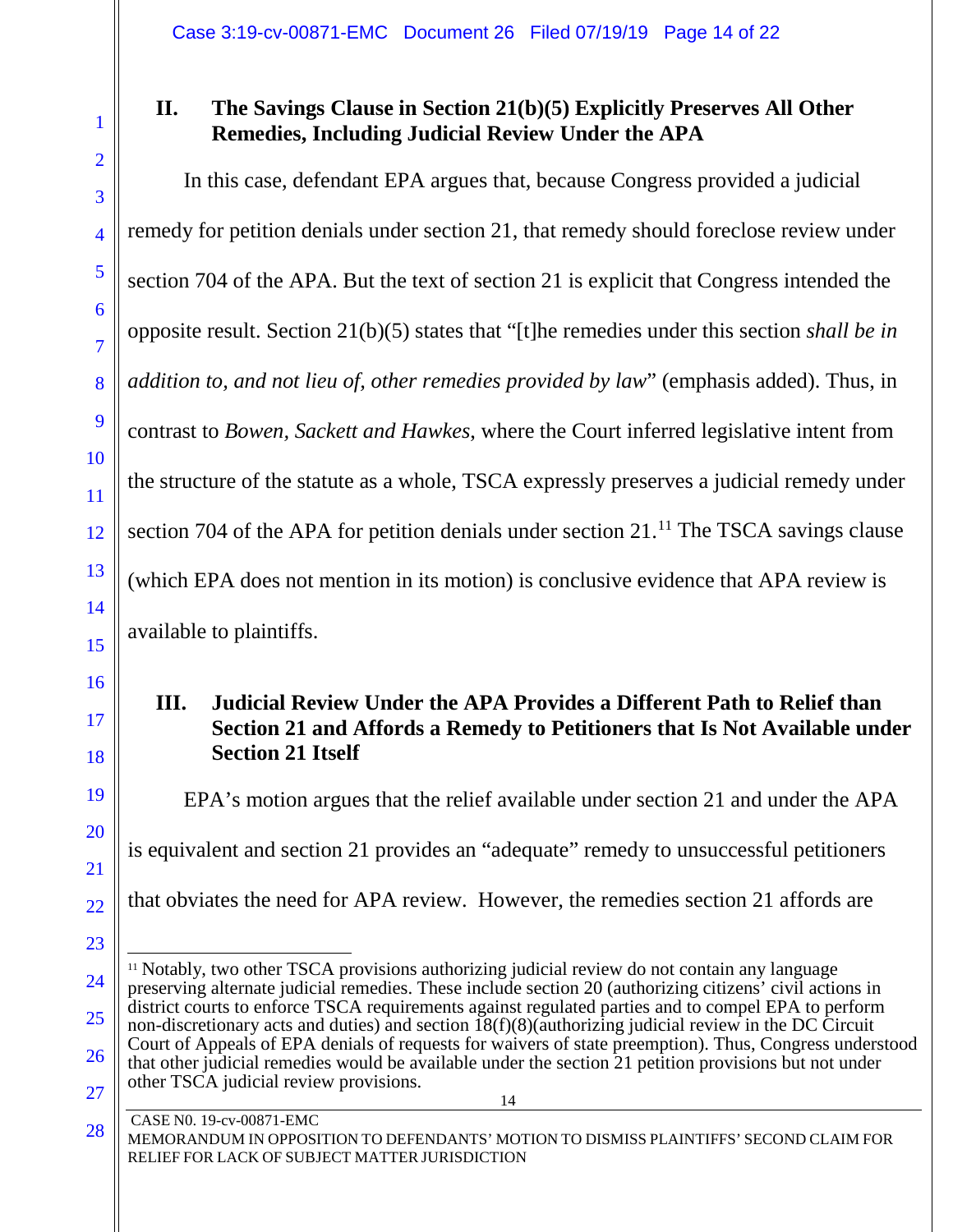1

2

different in scope and application from those provided by the APA and, accordingly, section 21 cannot substitute for APA review.

| $\overline{3}$                               | Section 21(a) authorizes any person to "petition the Administrator for the issuance,                                                                                                                                                                                                                                                                                                                                                                                                                                                                                                                                                   |
|----------------------------------------------|----------------------------------------------------------------------------------------------------------------------------------------------------------------------------------------------------------------------------------------------------------------------------------------------------------------------------------------------------------------------------------------------------------------------------------------------------------------------------------------------------------------------------------------------------------------------------------------------------------------------------------------|
| $\overline{4}$                               | amendment or repeal of a rule" under TSCA section 8. If such a petition is denied or not                                                                                                                                                                                                                                                                                                                                                                                                                                                                                                                                               |
| 5                                            |                                                                                                                                                                                                                                                                                                                                                                                                                                                                                                                                                                                                                                        |
| 6                                            | acted on in 90 days, section $21(b)(4)(A)$ authorizes the petitioner to "commence a civil                                                                                                                                                                                                                                                                                                                                                                                                                                                                                                                                              |
| $\overline{7}$<br>8                          | action  to compel the Administrator to initiate a rulemaking proceeding, as requested                                                                                                                                                                                                                                                                                                                                                                                                                                                                                                                                                  |
| 9                                            | in the petition." The process the court must follow and the standards it must apply to                                                                                                                                                                                                                                                                                                                                                                                                                                                                                                                                                 |
| 10                                           | adjudicate this action are set forth in section $21(b)(4)(B)$ as follows:                                                                                                                                                                                                                                                                                                                                                                                                                                                                                                                                                              |
| 11<br>12                                     | In an action under subparagraph (A) respecting a petition to initiate a proceeding to<br>issue a rule under section 8 of this title , the petitioner shall be provided an<br>opportunity to have such petition considered by the court in a de novo proceeding.                                                                                                                                                                                                                                                                                                                                                                        |
| 13<br>14                                     | If the petitioner demonstrates to the satisfaction of the court by a preponderance of<br>the evidence that-                                                                                                                                                                                                                                                                                                                                                                                                                                                                                                                            |
| 15<br>16<br>17<br>18<br>19<br>20<br>21<br>22 | (ii) in the case of a petition to initiate a proceeding for the issuance of a rule<br>under section 8 of this title, the chemical substance or mixture to be<br>subject to such rule presents an unreasonable risk of injury to health or<br>the environment, without consideration of costs or other nonrisk factors,<br>including an unreasonable risk to a potentially exposed or susceptible<br>subpopulation, under the conditions of use;<br>the court shall order the Administrator to initiate the action requested by the<br>petitioner.<br>15 U.S.C. §2620(b)(4)(B). In short, where the petition seeks rulemaking to impose |
| 23                                           | reporting obligations under TSCA section 8, the court is required to conduct a <i>de novo</i>                                                                                                                                                                                                                                                                                                                                                                                                                                                                                                                                          |
| 24                                           | proceeding and then must order EPA to initiate this rulemaking if the petitioner                                                                                                                                                                                                                                                                                                                                                                                                                                                                                                                                                       |
| 25                                           |                                                                                                                                                                                                                                                                                                                                                                                                                                                                                                                                                                                                                                        |
| 26                                           |                                                                                                                                                                                                                                                                                                                                                                                                                                                                                                                                                                                                                                        |
| 27                                           | 15                                                                                                                                                                                                                                                                                                                                                                                                                                                                                                                                                                                                                                     |
| 28                                           | CASE N0. 19-cv-00871-EMC<br>MEMORANDUM IN OPPOSITION TO DEFENDANTS' MOTION TO DISMISS PLAINTIFFS' SECOND CLAIM FOR<br>RELIEF FOR LACK OF SUBJECT MATTER JURISDICTION                                                                                                                                                                                                                                                                                                                                                                                                                                                                   |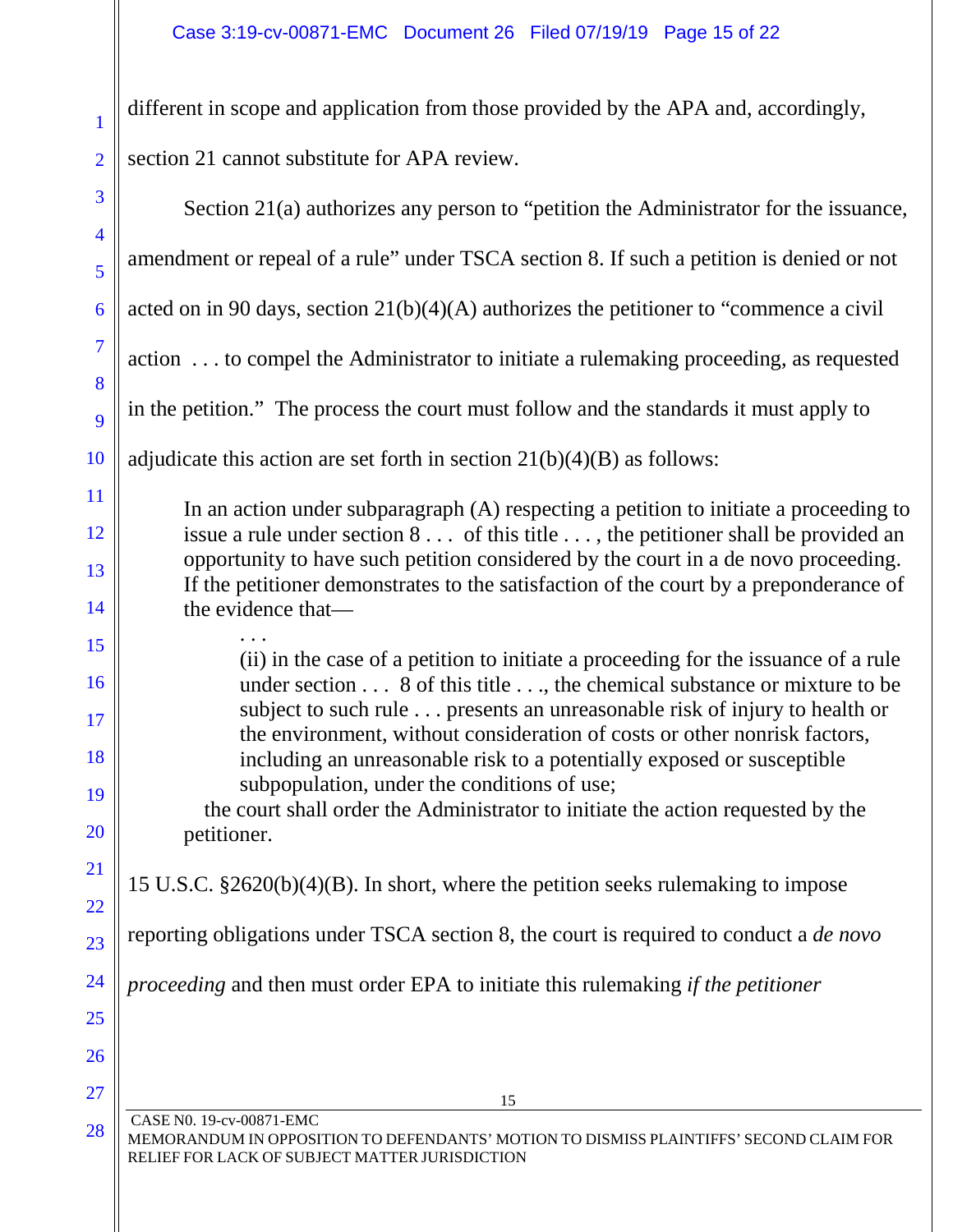*demonstrates to the satisfaction of court by a preponderance of evidence* that the chemical involved presents *an unreasonable risk of injury*.

The framework for judicial review of a petition denial under section 704 of the APA would differ significantly from this process. The court would not conduct a de novo evidentiary hearing; review would be based on the administrative record of the petition denial. The court would not make an independent determination of the preponderance of evidence but would examine whether, under section 706 of the APA, the petition denial. was "arbitrary, capricious, an abuse of discretion, or otherwise not in accordance with law." If the denial met these standards, the court would be obligated to "hold [it] unlawful and set [it] aside." Whether or not the chemical subject to the petition presents "an unreasonable risk of injury" (a prerequisite for relief under section 21) would not be a relevant factor under the APA.

Because of these different standards, a petitioner that is unable to demonstrate an unreasonable risk of injury could prevail under the APA but not under section 21. Conversely, a petitioner might prevail under section 21 based on a de novo determination of the preponderance of the evidence but not under the more deferential "arbitrary and capricious" test of the APA. In short, the two paths to obtaining a favorable judicial ruling are not equivalent and neither is a substitute for the other. In this case, even if plaintiffs could not demonstrate in a de novo proceeding that asbestos presents a unreasonable risk of injury, they could prevail by demonstrating that the petition denial was "arbitrary and

CASE N0. 19-cv-00871-EMC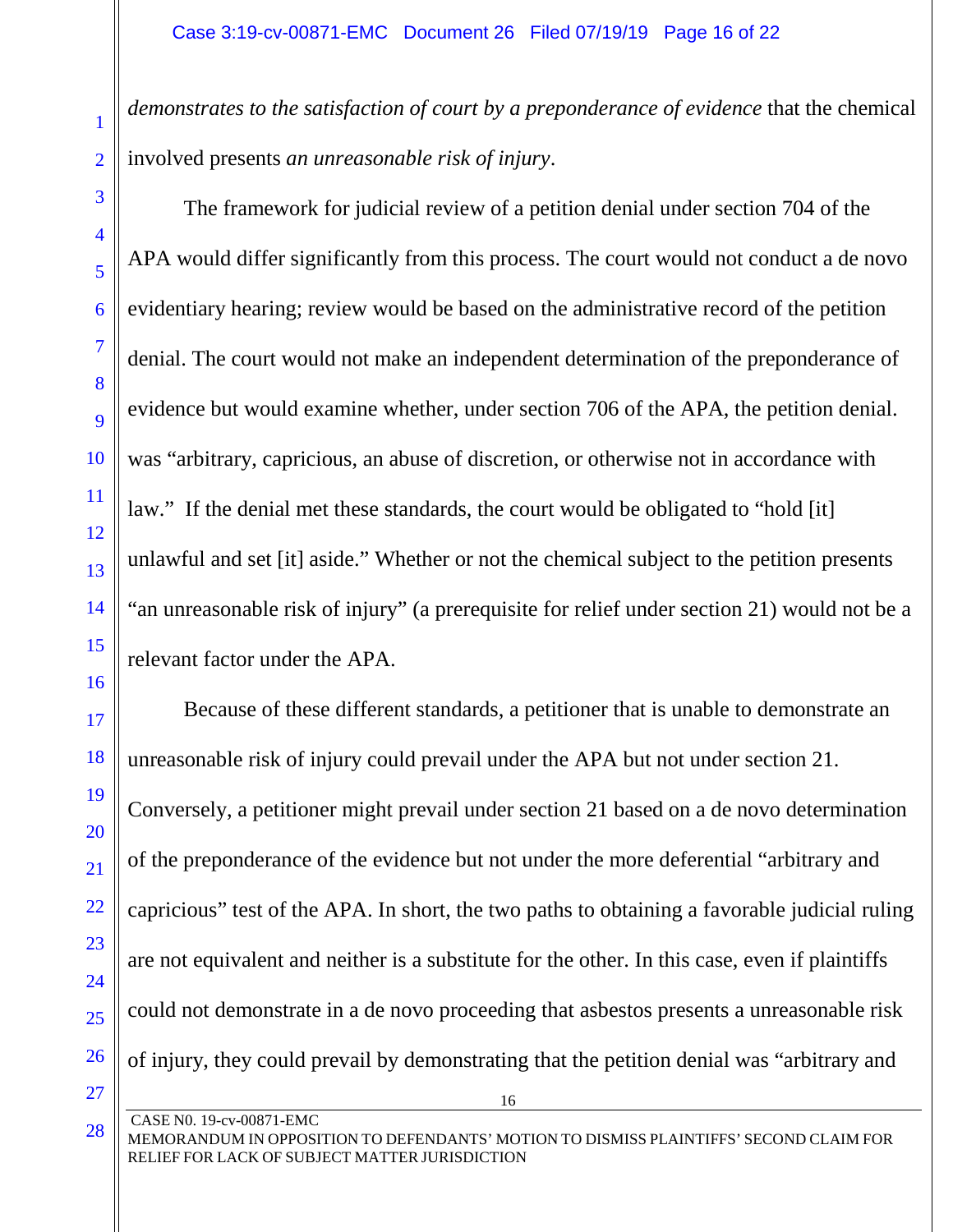capricious" under the APA.12 Thus, the remedies provided by section 21 would be "inadequate" under section 704 of the APA and could not defeat APA review.

EPA has pointed to nothing in the text, structure or legislative history of TSCA to indicate that Congress wanted to deny plaintiffs access to the alternate remedies available under the APA and section 21. Indeed, the procedures Congress mandated for EPA consideration of petitions under section 21(b)(1)-(3) reflect an expectation that petition denials would receive judicial scrutiny under the APA as well as affording petitioners the opportunity to prevail through a de novo proceeding under section 21(b)(4)(B).

Section 21 petitions must "set forth the facts which it is claimed establish that it is necessary to issue, amend or repeal a rule." EPA may then hold a public meeting or conduct an investigation or proceeding to "determine whether or not such petition should be granted." If EPA "denies such petition, the Administrator shall publish in the Federal Register the Administrator's reasons for such denial." This administrative process – which envisions that EPA would examine the basis for a petition, conduct further factfinding if necessary and issue a formal explanation in the Federal Register of its rationale for denying the petition – would serve no purpose if the only role of the court is make a de novo determination of the merits of the petition based on newly presented evidence. Thus, the process Congress created under section 21 is evidence that it envisioned that the court

<sup>17</sup> -<sup>12</sup> In addition to the potential to prevail under the APA but not under section 21, plaintiffs might wish to avoid the time and expense of an evidentiary trial-type proceeding and opt (at least initially) for the more streamlined, less burdensome APA approach of review based on the administrative record. In this case, plaintiffs have not yet evaluated which strategy is preferable.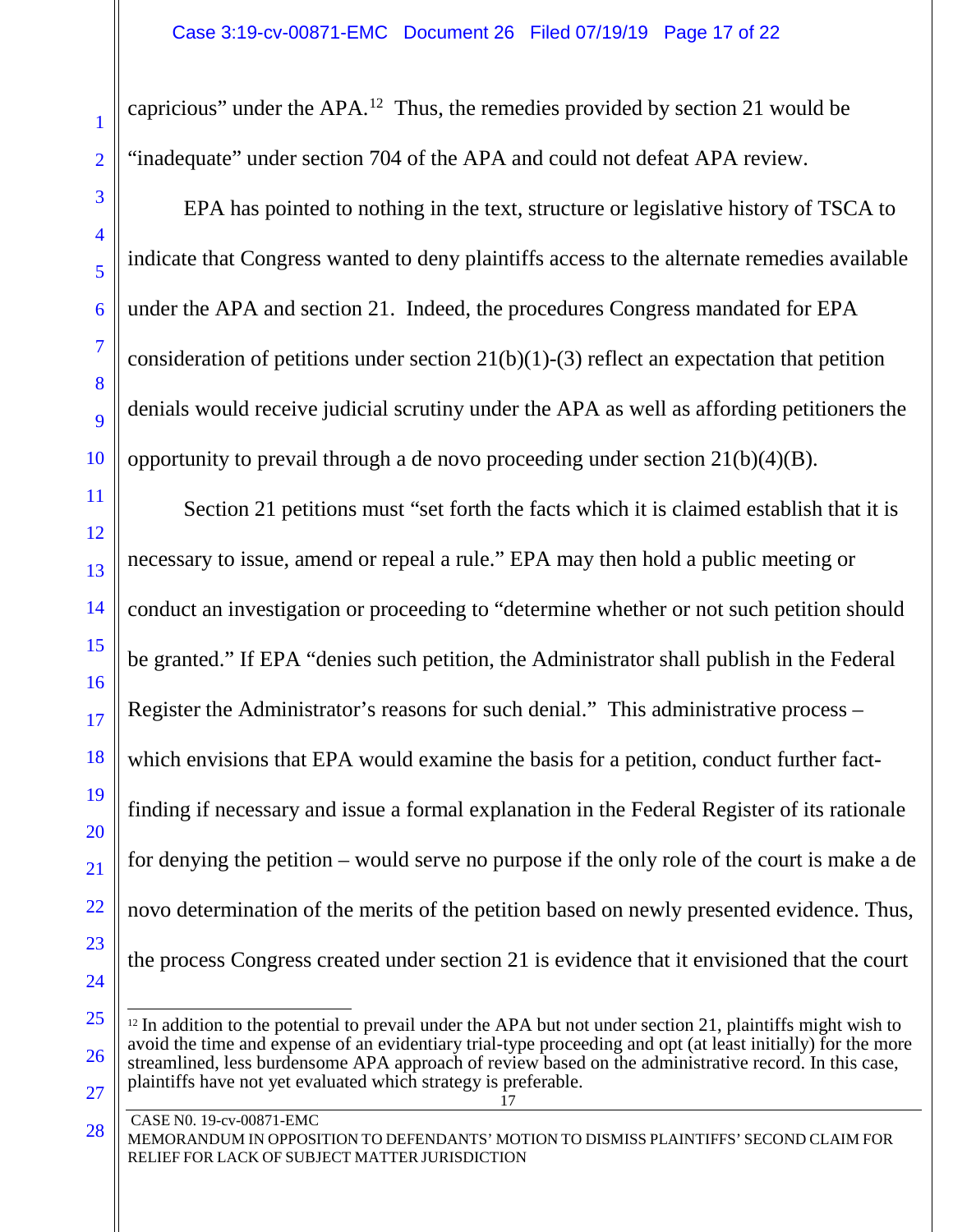could also examine the basis for the petition denial using traditional principles of judicial review under the APA.

#### **IV. The DC Circuit Decision in** *Envtl. Def. Fund v. Reilly* **Is Not Controlling in this Circuit and Was Wrongly Decided**

EPA relies on *Envtl. Def. Fund v. Reilly*, 909 F.2d 1497 (D.C. Cir. 1990) to demonstrate that TSCA does not allow plaintiffs to challenge petition denials under both the de novo process in section 21 and the judicial review provisions of the APA. This case is not controlling in the Ninth Circuit and, plaintiffs believe, was wrongly decided. The decision does not refer to the Supreme Court's 1988 *Bowen v Massachusetts* opinion applying section 704 of the APA and mentions section 704 only in a short footnote. 909 F.2d 505, n.100. It was issued before the Supreme Court's decisions in *Sackett* and *Hawkes,* holding that the presence of explicit judicial review provisions in a statute does not insulate an agency action from review under the APA. The DC Circuit opinion also unjustifiably disregards the unambiguous language preserving other judicial remedies in TSCA section  $21(b)(5)$ .<sup>13</sup>

1

2

3

4

5

6

7

8

9

10

11

12

13

14

<sup>16</sup> 17 18 19 20 21 22 23

<sup>18</sup> CASE N0. 19-cv-00871-EMC 24 25 26 27 -<sup>13</sup> The court acknowledged that [t]aken literally, this provision might superficially appear to preserve the right to APA review" but then reasoned that it would be "naïve" to accept the savings clause at face value and asserted (without explanation) that the "clause in Section 21 is susceptible to more than one reading." 909 F.2d at 1508. To justify its approach, the court cited *Middlesex County Sewerage Auth. v. National Sea Clammers Ass'n,* 453 U.S. 1 (1981). This case did not involve the availability of judicial review under the APA. Rather, the issue was whether the Federal Water Pollution Control Act ("FWPCA") and Marine Protection, Research, and Sanctuaries Act of 1972 ("MPRSA") provided an implied private right of action for injunctive and monetary relief against unlawful discharges of pollutants into ocean waters. The Court rejected the lower court's reliance on the savings clause in the FWPCA, explaining that its wording "is quite ambiguous concerning the intent of Congress to 'preserve' remedies under the FWPCA itself." 453 U.S. at 15-16. Here, by contrast, plaintiffs do not seek to imply an additional remedy from Continued on the next page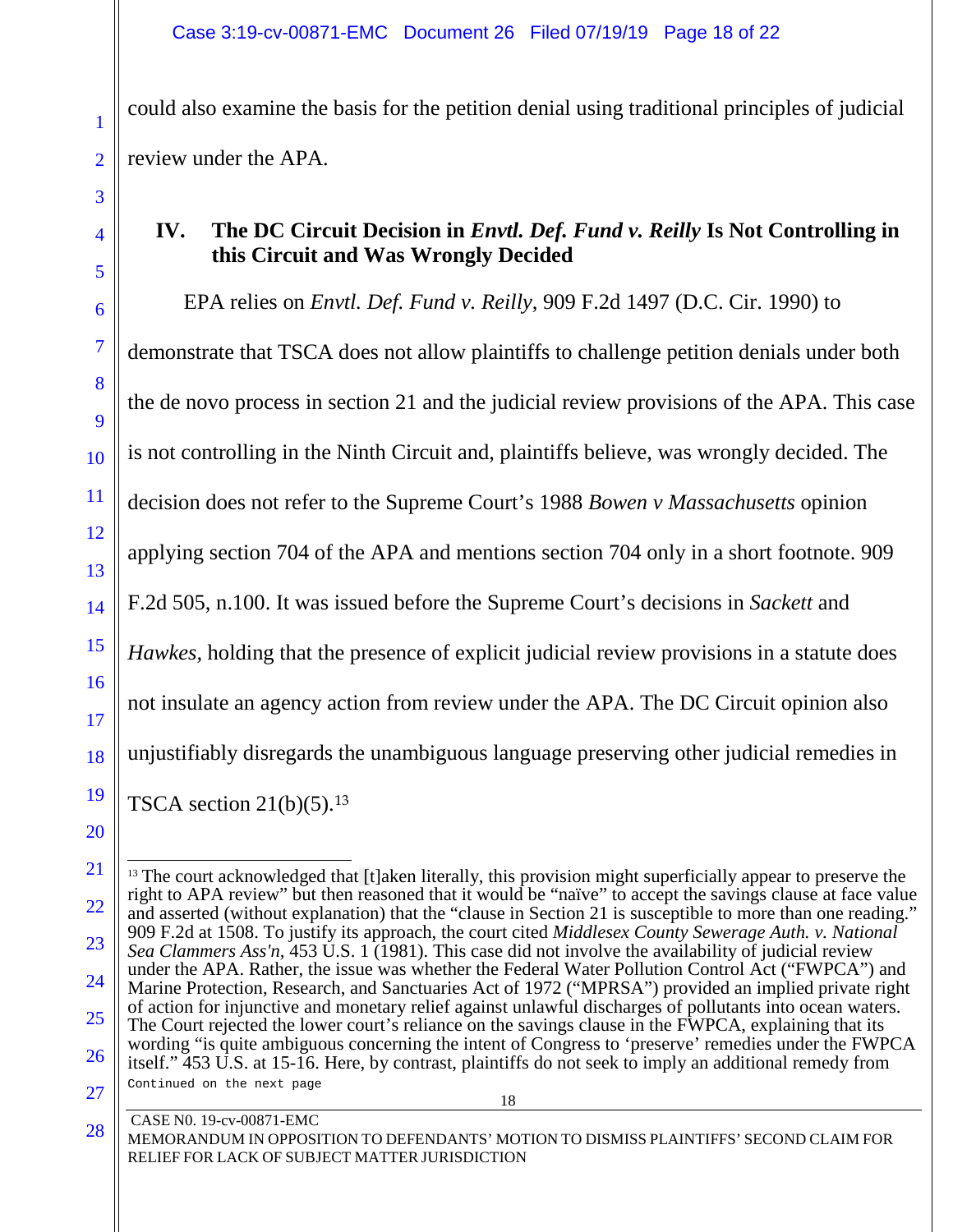*Envtl. Def. Fund* involved the highly unusual situation where plaintiffs in a section 21 case entered into a settlement agreement committing EPA to take limited actions in satisfaction of its section 21 claims but then sought to pursue a broader remedy through APA review of the petition denial. 909 F.2d at 1500-01. The court acknowledged that plaintiffs "might have qualified for APA review of EPA's denial of their rulemaking petition by invoking the presumption of reviewability" under the APA (*id*. at 1505) but then held that "Congress did not intend to permit a litigant challenging an administrative denial of such a petition to utilize simultaneously both Section 21 and the APA" (*id*. at 1501). <sup>14</sup> As grounds for this conclusion, the court said that "Section 21's mission is antagonistic to use of the two remedies concomitantly," "the Section 21 and the APA remedies are incompatible in major respects" and "could rather easily produce wholly inconsistent rulings" and a "terrible waste of time, energy, money and tranquility [is] inherent in any mixture of Section 21 and APA remedies." *See* 909 F.2d 1505-07.

### CASE N0. 19-cv-00871-EMC

28

1

2

3

<sup>-</sup>TSCA but invoke the express remedy provided by the APA.

<sup>19</sup> 22 23 24 25 26 27 <sup>14</sup> The court limited this holding to cases where the section 21 petition sought the promulgation of a new rule as opposed to amendment or repeal of an existing rule. Based on the legislative history of TSCA, it reasoned that a de novo proceeding in the district court was available under section 21 only for petitions for new rules and that "[r]efusals to amend or repeal existing rules can be reviewed . . . in modified APA proceedings." 909 F.2d at 1503-04. Oddly, however, the court believed that APA review would occur in the court of appeals under the judicial review provisions of section 19 of TSCA. This is plainly incorrect since section 19 authorizes court of appeals review only of final rules or orders, not petition denials. (The court itself recognized that section 19 applies "only when EPA has actually established a rule, and not where, as here, it has refused to formulate a new rule"). In the absence of statutory language providing otherwise, APA review is available only in the district courts under 28 U.S.C. § 1331. In the current case, plaintiffs believe that their petition sought issuance of new rule as opposed to revision or repeal of an existing rule, giving rise to a de novo district court proceeding. Thus, this portion of the *Envtl. Def. Fund* opinion is not directly applicable.

MEMORANDUM IN OPPOSITION TO DEFENDANTS' MOTION TO DISMISS PLAINTIFFS' SECOND CLAIM FOR RELIEF FOR LACK OF SUBJECT MATTER JURISDICTION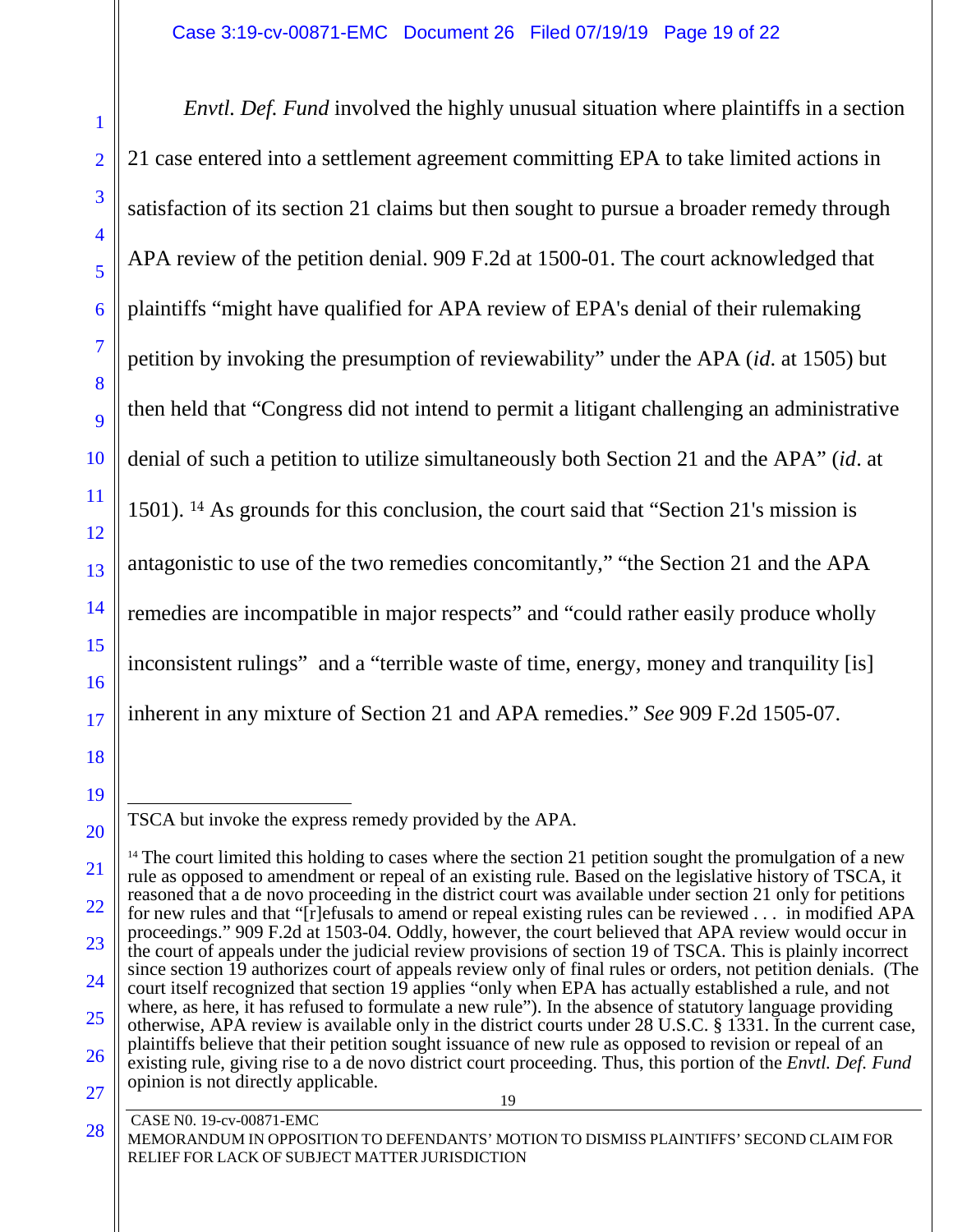These considerations are not relevant to whether section 21 provides an "adequate" remedy that defeats APA review under section 704 and in any event are unpersuasive. There is no inherent "incompatibility" between the section 21 and APA remedies. As noted above, they simply involve differing evidentiary standards and modes of decision – a common occurrence in cases where plaintiffs present alternate legal theories and evidence to the court to justify the relief they seek. Moreover, the availability of alternate remedies would not undermine – but in fact would further -- the purposes of section 21. As this Court has recognized, section 21 is an "unusually powerful procedure[] for citizens to force EPA"s hand." *Trumpeter Swan Soc. v. E.P.A.*, 774 F.3d 1037, 1039 (D.C. Cir. 2014). The Congressional goal of holding EPA accountable for failing to use its TSCA rulemaking authority to maximize public health protection would be enhanced by enabling plaintiffs to prevail where the court either makes a de novo determination of unreasonable risk under section 21(b)(4)(B) *or* it concludes that EPA's grounds for denying a petition are arbitrary and capricious under section 706 of the APA. Indeed, section 21 anticipates this very result by expressly providing that its remedies shall be "in addition to, and not in lieu of, other remedies provided by law." As for the DC Circuit's concern about delay and expense, judicial review under section 706 of the APA is not resource-intensive or time-consuming. It is normally limited to the administrative record and based on written motions and briefs and thus involves far less time and burden on the litigants than a full de novo evidentiary proceeding under section 21(b)(4)(B).

28

1

2

3

4

5

6

7

8

 $\overline{Q}$ 

10

11

12

13

14

15

16

17

18

19

20

21

22

23

24

25

26

CASE N0. 19-cv-00871-EMC

<sup>27</sup>

MEMORANDUM IN OPPOSITION TO DEFENDANTS' MOTION TO DISMISS PLAINTIFFS' SECOND CLAIM FOR RELIEF FOR LACK OF SUBJECT MATTER JURISDICTION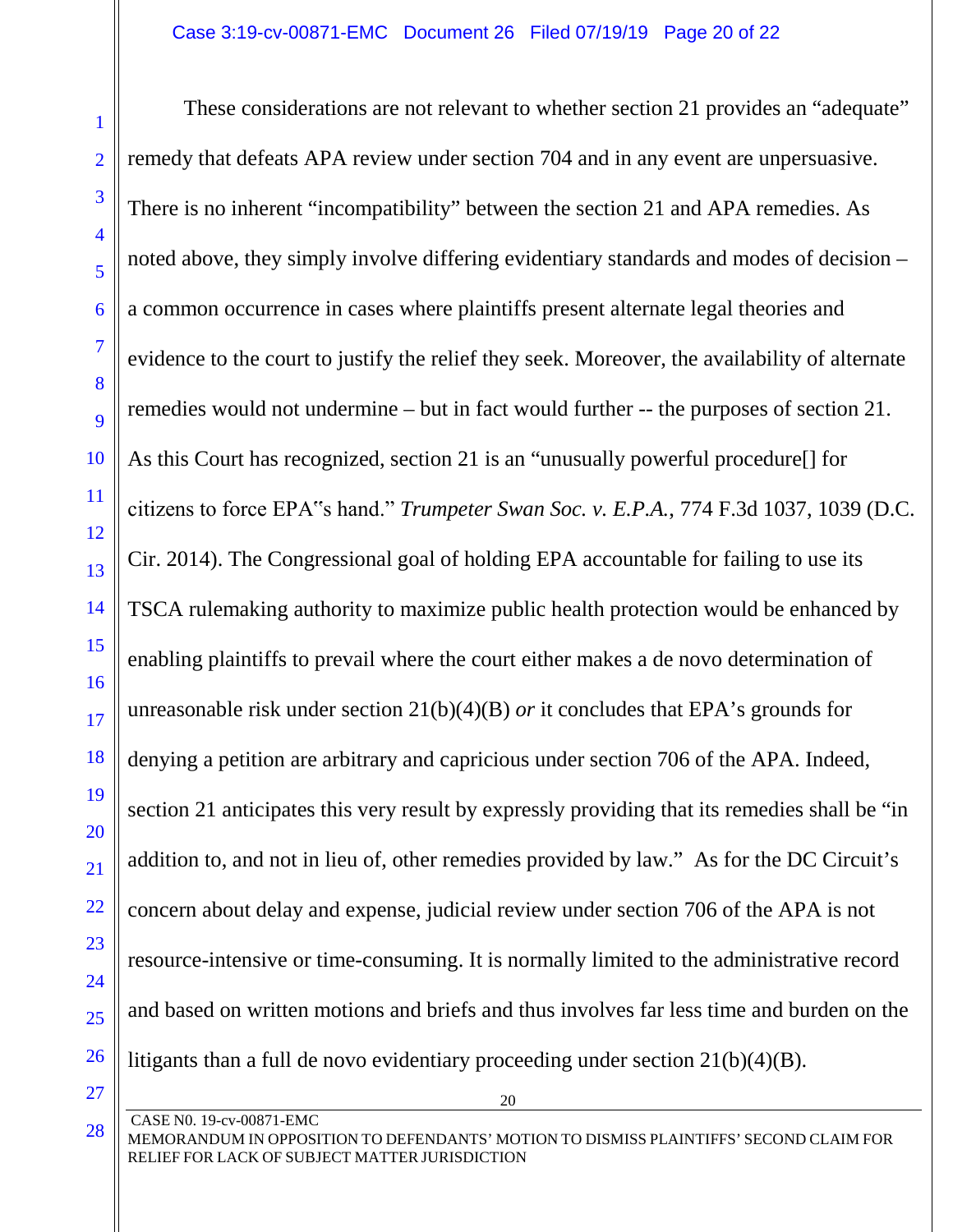Case 3:19-cv-00871-EMC Document 26 Filed 07/19/19 Page 21 of 22

# **CONCLUSION**

| 1                     | CONCLUSION                                                                                                                                                           |
|-----------------------|----------------------------------------------------------------------------------------------------------------------------------------------------------------------|
| $\overline{2}$        | The Court should hold that section 21 of TSCA does not preclude judicial review of                                                                                   |
| 3                     | petition denials under section 704 of the APA and should deny EPA's motion to dismiss.                                                                               |
| $\overline{4}$<br>5   | Respectfully submitted on July 19, 2019.                                                                                                                             |
| 6<br>7                | /s/ Michael Connett<br>MICHAEL CONNETT<br>Waters, Kraus and Paul                                                                                                     |
| 8<br>9                | 222 North Pacific Coast Highway<br>Suite 1900<br>El Segundo, California 90245                                                                                        |
| 10<br>11              | $(310)$ 414-8146<br>mconnett@waterskraus.com                                                                                                                         |
| 12<br>13              | ROBERT M. SUSSMAN<br>Sussman & Associates                                                                                                                            |
| 14                    | 3101 Garfield Street, NW<br>Washington, DC 20008<br>$(202)$ 716-0118                                                                                                 |
| 15<br>16              | bobsussman1@comcast.net                                                                                                                                              |
| 17<br>18              | <b>Attorneys for Plaintiffs</b>                                                                                                                                      |
| 19                    |                                                                                                                                                                      |
| 20<br>21              |                                                                                                                                                                      |
| 22                    |                                                                                                                                                                      |
| 23<br>24              |                                                                                                                                                                      |
| 25                    |                                                                                                                                                                      |
| 26<br>$\overline{27}$ | 21                                                                                                                                                                   |
| 28                    | CASE N0. 19-cv-00871-EMC<br>MEMORANDUM IN OPPOSITION TO DEFENDANTS' MOTION TO DISMISS PLAINTIFFS' SECOND CLAIM FOR<br>RELIEF FOR LACK OF SUBJECT MATTER JURISDICTION |